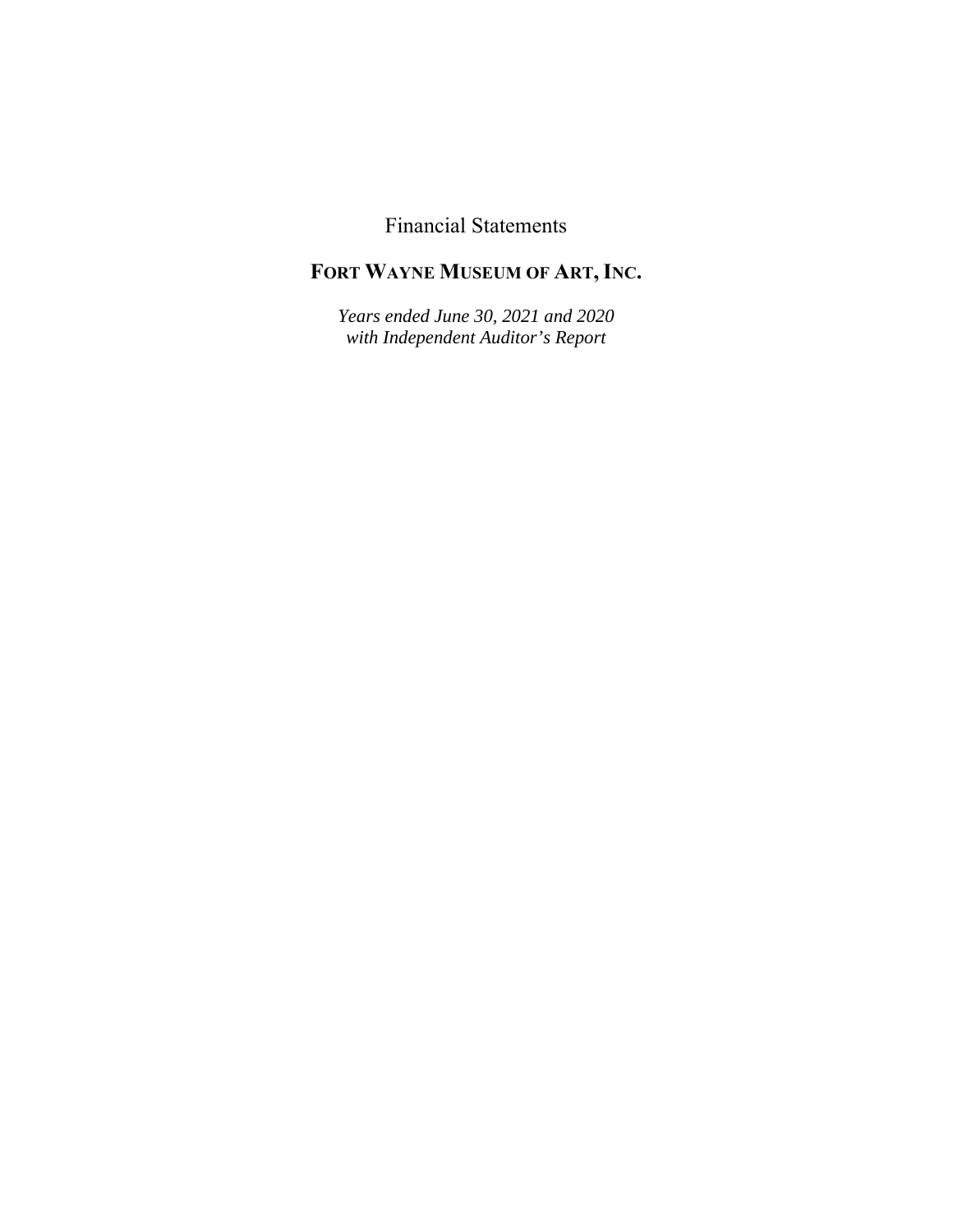## Financial Statements

Years ended June 30, 2021 and 2020

## **Contents**

## Financial Statements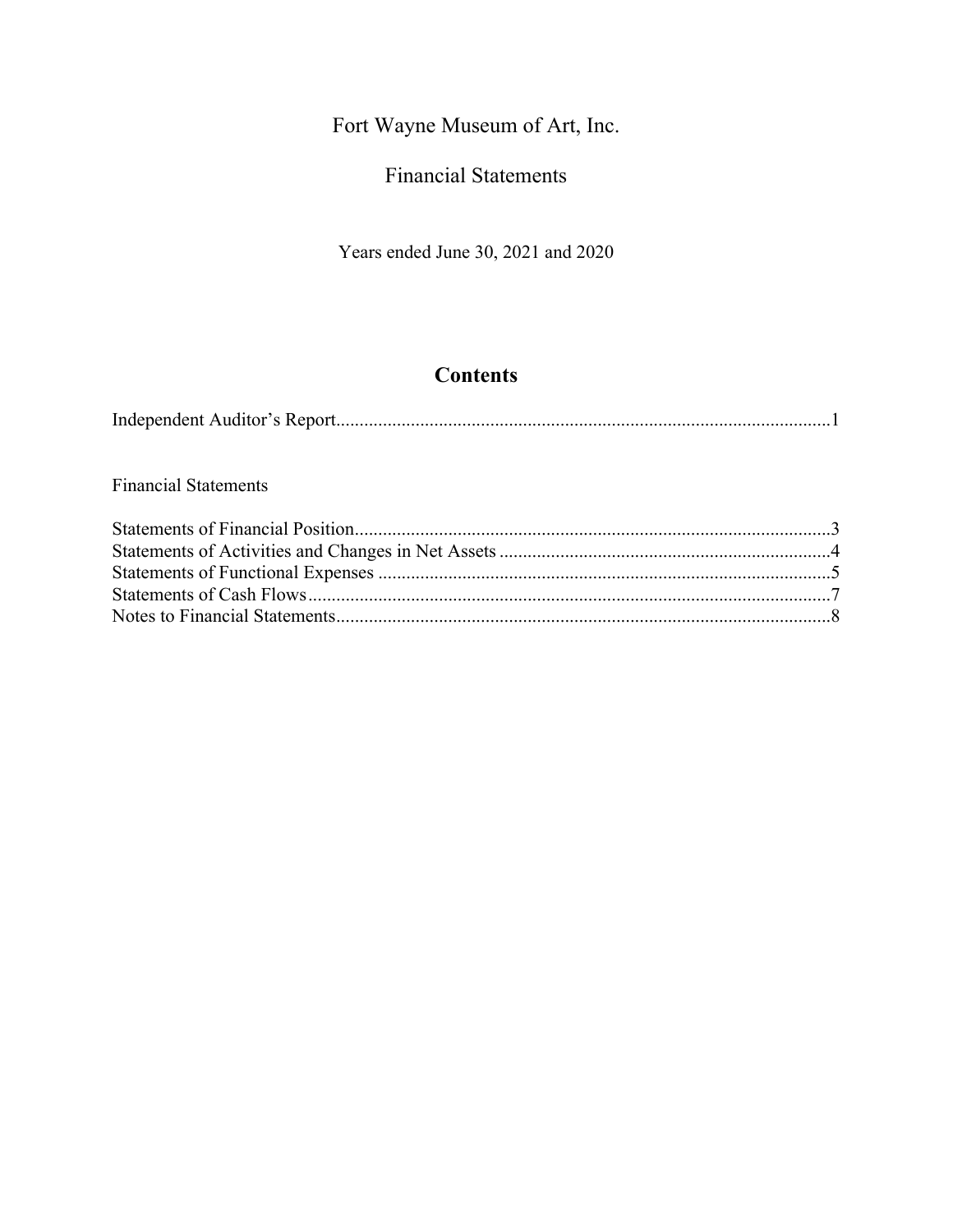

## Independent Auditor's Report

The Board of Trustees Fort Wayne Museum of Art, Inc.

#### **Report on the Financial Statements**

We have audited the accompanying financial statements of the Fort Wayne Museum of Art, Inc. which comprise the statements of financial position as of June 30, 2021 and 2020, and the related statements of activities and changes in net assets, functional expenses, and cash flows for the years then ended, and the related notes to the financial statements.

#### **Management's Responsibility for the Financial Statements**

Management is responsible for the preparation and fair presentation of these financial statements in accordance with accounting principles generally accepted in the United States of America; this includes the design, implementation, and maintenance of internal control relevant to the preparation and fair presentation of financial statements that are free from material misstatement, whether due to fraud or error.

#### **Auditor's Responsibility**

Our responsibility is to express an opinion on these financial statements based on our audits. We conducted our audits in accordance with auditing standards generally accepted in the United States of America. Those standards require that we plan and perform the audit to obtain reasonable assurance about whether the financial statements are free from material misstatement.

An audit involves performing procedures to obtain audit evidence about the amounts and disclosures in the financial statements. The procedures selected depend on the auditor's judgment, including the assessment of the risks of material misstatement of the financial statements, whether due to fraud or error. In making those risk assessments, the auditor considers internal control relevant to the entity's preparation and fair presentation of the financial statements in order to design audit procedures that are appropriate in the circumstances, but not for the purpose of expressing an opinion on the effectiveness of the entity's internal control. Accordingly, we express no such opinion. An audit also includes evaluating the appropriateness of accounting policies used and the reasonableness of significant accounting estimates made by management, as well as evaluating the overall presentation of the financial statements.

We believe that the audit evidence we have obtained is sufficient and appropriate to provide a basis for our audit opinion.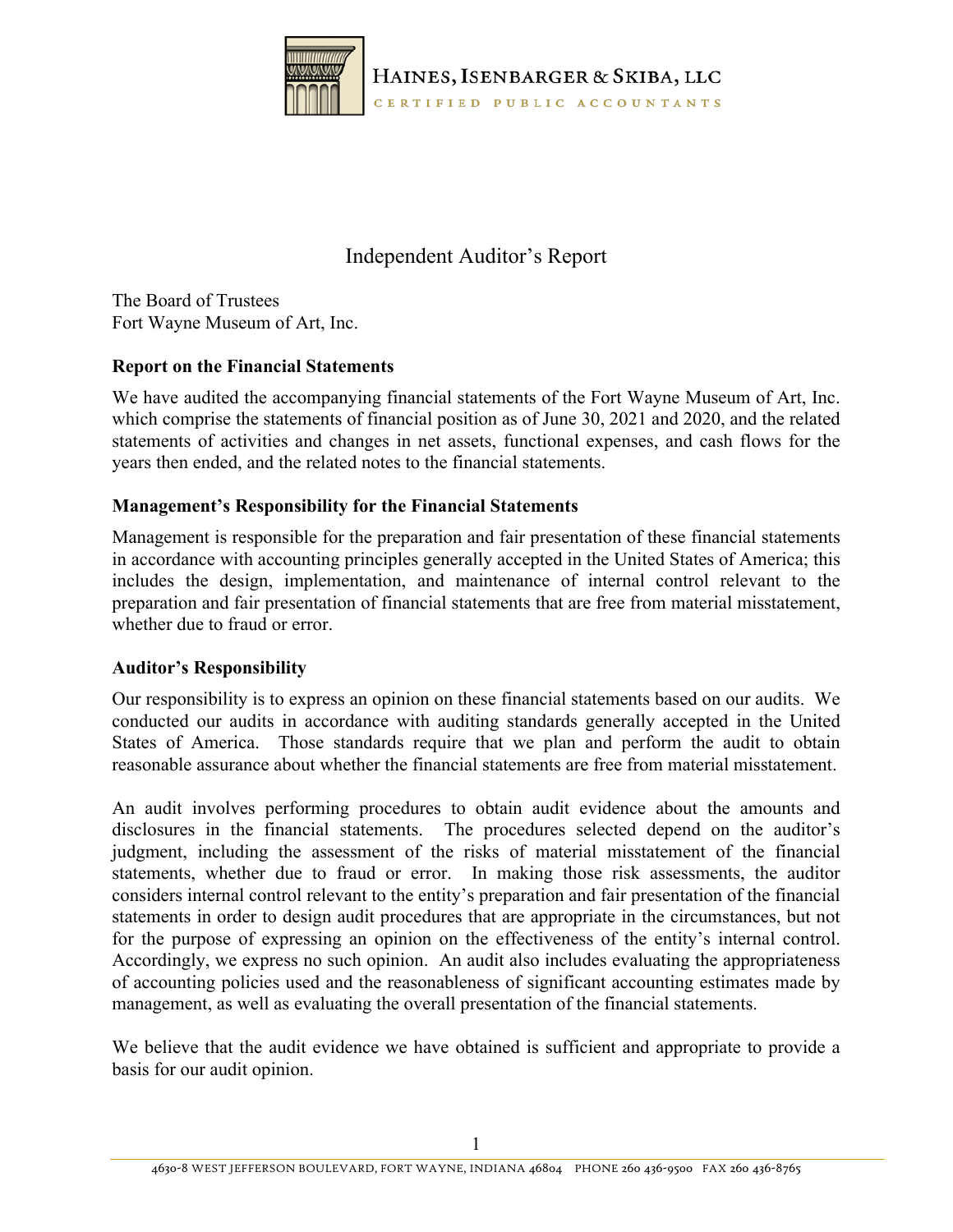#### **Opinion**

In our opinion, the financial statements referred to above present fairly, in all material respects, the financial position of the Fort Wayne Museum of Art, Inc. as of June 30, 2021 and 2020, and the changes in its net assets and its cash flows for the years then ended in accordance with accounting principles generally accepted in the United States of America.

Haines, Muntargu é Skiba, 22C

Fort Wayne, Indiana October 7, 2021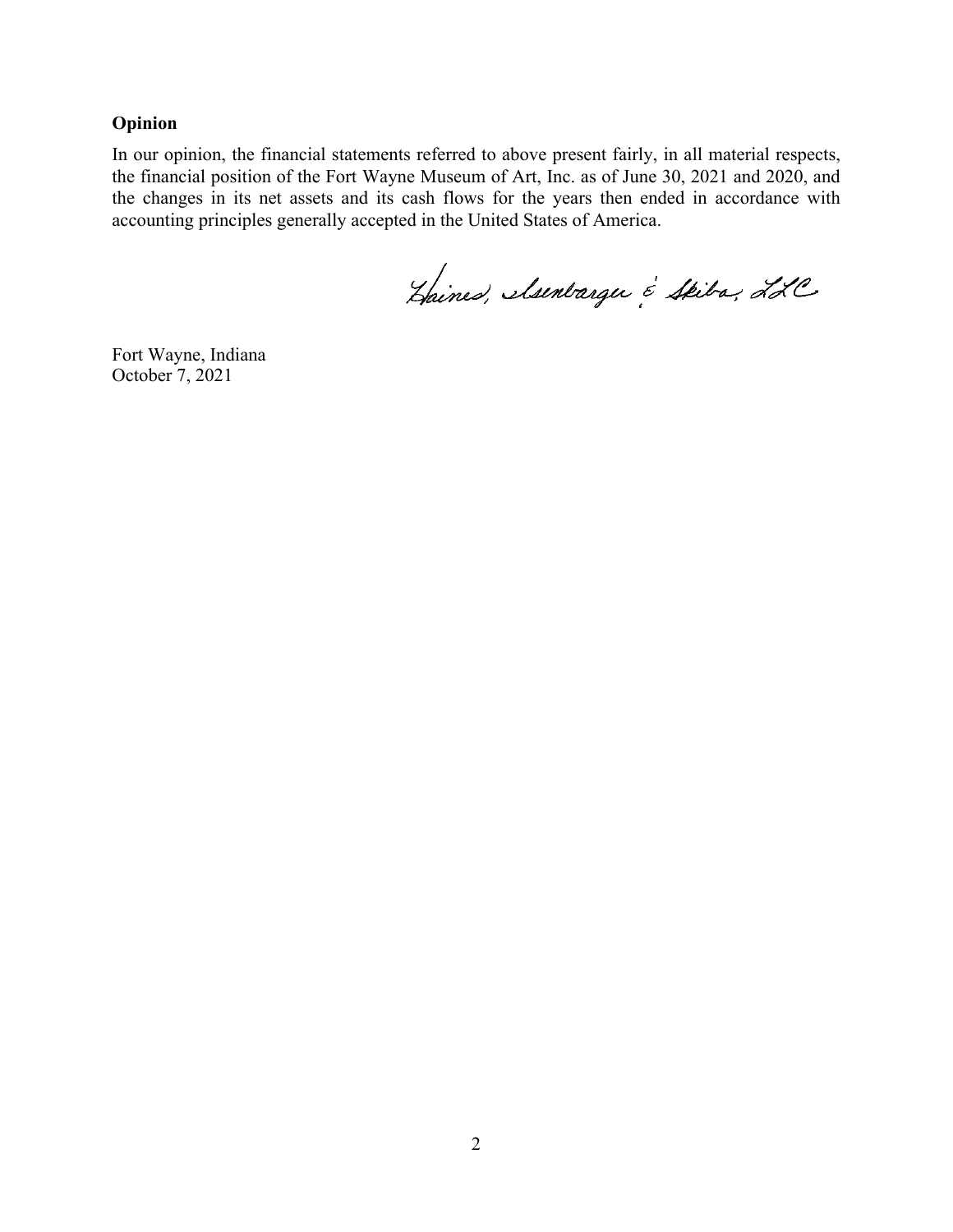## Statements of Financial Position

|                                                      | June 30 |              |    |              |
|------------------------------------------------------|---------|--------------|----|--------------|
|                                                      |         | 2021         |    | 2020         |
| <b>Assets</b>                                        |         |              |    |              |
| Cash and cash equivalents—operating                  |         | \$1,030,628  | \$ | 726,144      |
| Cash and cash equivalents—endowment                  |         | 82,387       |    | 111,721      |
| Cash and cash equivalents-collections                |         | 34,603       |    | 59,784       |
| Cash and cash equivalents—plant fund                 |         |              |    |              |
|                                                      |         | 1,147,618    |    | 897,649      |
| Certificates of deposit—operating                    |         | 92,803       |    | 92,438       |
| Accounts receivable                                  |         | 9,252        |    | 24,021       |
| Pledges receivable                                   |         | 242,500      |    | 185,000      |
| Accrued investment income receivable                 |         | 6,413        |    | 7,220        |
| Inventories                                          |         | 22,628       |    | 18,118       |
| Prepaid expenses                                     |         | 77,801       |    | 84,482       |
| Investments                                          |         | 7,352,995    |    | 6,443,981    |
| Beneficial interest in funds held by the             |         |              |    |              |
| Community Foundation of Greater Fort Wayne Inc.      |         | 260,890      |    | 197,348      |
| Building and equipment:                              |         |              |    |              |
| Building and improvements                            |         | 8,316,488    |    | 8,261,354    |
| Vehicles                                             |         | 17,500       |    | 17,500       |
| Furnishings and equipment                            |         | 1,057,095    |    | 1,024,215    |
| Construction in progress                             |         | 5,287        |    |              |
|                                                      |         | 9,396,370    |    | 9,303,069    |
| Less accumulated depreciation                        |         | 4,740,491    |    | 4,531,333    |
|                                                      |         | 4,655,879    |    | 4,771,736    |
| Other assets                                         |         |              |    | 29,950       |
| Collections (Note 1)                                 |         |              |    |              |
| Total assets                                         |         | \$13,868,779 |    | \$12,751,943 |
| <b>Liabilities and net assets</b>                    |         |              |    |              |
| Liabilities:                                         |         |              |    |              |
| Accounts payable and accrued expenses                | \$      | 126,949      | \$ | 106,038      |
| Deferred revenue                                     |         | 38,878       |    | 110,604      |
| Refundable advance                                   |         | 217,475      |    | 219,932      |
| Art collection purchase liability                    |         | 30,200       |    | 40,200       |
| <b>Total liabilities</b>                             |         | 413,502      |    | 476,774      |
| Net assets:<br>Without donor restrictions            |         |              |    |              |
|                                                      |         | 9,545,825    |    | 8,110,464    |
| With donor restrictions                              |         | 3,909,452    |    | 4,164,905    |
| Total net assets<br>Total liabilities and net assets |         | 13,455,277   |    | 12,275,369   |
|                                                      |         | \$13,868,779 |    | \$12,752,143 |

*See accompanying notes.*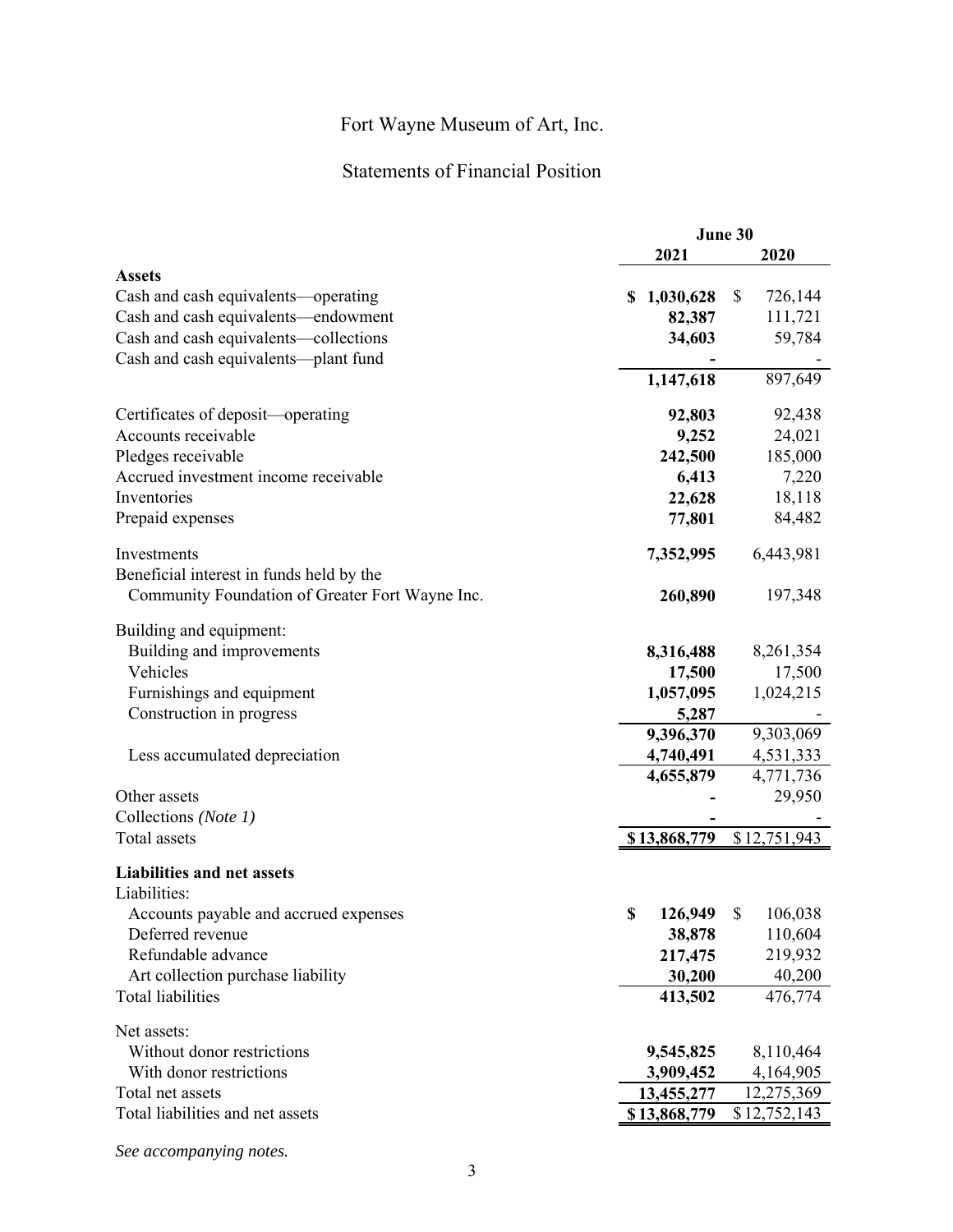#### Statements of Activities and Changes in Net Assets

|                                                                           | <b>Year ended June 30</b> |            |                     |                          |      |              |                      |                     |                          |      |              |
|---------------------------------------------------------------------------|---------------------------|------------|---------------------|--------------------------|------|--------------|----------------------|---------------------|--------------------------|------|--------------|
|                                                                           | 2021                      |            |                     |                          | 2020 |              |                      |                     |                          |      |              |
|                                                                           | <b>Without Donor</b>      |            | <b>With Donor</b>   |                          |      |              | <b>Without Donor</b> |                     | <b>With Donor</b>        |      |              |
|                                                                           | <b>Restrictions</b>       |            | <b>Restrictions</b> |                          |      | <b>Total</b> |                      | <b>Restrictions</b> | <b>Restrictions</b>      |      | <b>Total</b> |
| Support, revenues, and gains                                              |                           |            |                     |                          |      |              |                      |                     |                          |      |              |
| Individual memberships and support                                        | S                         | 313,717 \$ |                     | 18,134 \$                |      | 331,851      | \$                   | 259,334 \$          | 8,100                    | - \$ | 267,434      |
| Corporate memberships and support                                         |                           | 41,700     | 21,500              |                          |      | 63,200       |                      | 47,010              | 24,000                   |      | 71,010       |
| Government support                                                        |                           | 510,961    | 5,000               |                          |      | 515,961      |                      | 236,543             | 5,000                    |      | 241,543      |
| Foundation support                                                        |                           | 193,023    | 412,500             |                          |      | 605,523      |                      | 181,242             | 355,472                  |      | 536,714      |
| Arts United grants                                                        |                           | 192,743    | 64,994              |                          |      | 257,737      |                      | 105,084             |                          |      | 105,084      |
|                                                                           |                           |            |                     |                          |      |              |                      |                     |                          |      |              |
| Fundraising                                                               |                           | 201,675    |                     |                          |      | 201,675      |                      | 360,613             |                          |      | 360,613      |
| Earned and other income                                                   |                           | 116,142    |                     |                          |      | 116,142      |                      | 132,693             |                          |      | 132,693      |
| Contributed goods and services                                            |                           | 25,692     |                     |                          |      | 25,692       |                      | 21,840              |                          |      | 21,840       |
| Net investment return                                                     |                           | 1,598,639  | 32,277              |                          |      | 1,630,916    |                      | 207,838             | 4,145                    |      | 211,983      |
|                                                                           |                           | 3,194,292  | 554,405             |                          |      | 3,748,697    |                      | 1,552,197           | 396,717                  |      | 1,948,914    |
| Net assets released from restrictions used for operations                 |                           | 486,102    | (486, 102)          |                          |      |              |                      | 570,559             | (570, 559)               |      |              |
| Total support, revenues, and gains                                        |                           | 3,680,394  | 68,303              |                          |      | 3,748,697    |                      | 2,122,756           | (173, 842)               |      | 1,948,914    |
| <b>Expenses</b>                                                           |                           |            |                     |                          |      |              |                      |                     |                          |      |              |
| Curatorial                                                                |                           | 622,630    |                     |                          |      | 622,630      |                      | 659,105             |                          |      | 659,105      |
| Education                                                                 |                           | 172,918    |                     |                          |      | 172,918      |                      | 186,062             |                          |      | 186,062      |
| Paradigm Gallery                                                          |                           | 120,699    |                     |                          |      | 120,699      |                      | 124,029             |                          |      | 124,029      |
| Marketing                                                                 |                           | 90,109     |                     |                          |      | 90,109       |                      | 90,642              |                          |      | 90,642       |
| Facility                                                                  |                           | 356,477    |                     | $\blacksquare$           |      | 356,477      |                      | 348,704             | $\overline{\phantom{a}}$ |      | 348,704      |
| Total program expenses                                                    |                           | 1,362,833  |                     | $\overline{\phantom{a}}$ |      | 1,362,833    |                      | 1,408,542           | $\overline{\phantom{a}}$ |      | 1,408,542    |
| Management and general                                                    |                           | 597,242    |                     | $\overline{\phantom{a}}$ |      | 597,242      |                      | 617,302             | $\blacksquare$           |      | 617,302      |
| Fundraising                                                               |                           | 108,505    |                     |                          |      | 108,505      |                      | 172,767             | -                        |      | 172,767      |
| Development                                                               |                           | 176,453    |                     | $\blacksquare$           |      | 176,453      |                      | 181,450             | $\blacksquare$           |      | 181,450      |
| Total supporting services                                                 |                           | 882,200    |                     | $\overline{\phantom{a}}$ |      | 882,200      |                      | 971,519             |                          |      | 971,519      |
| Total expenses                                                            |                           | 2,245,033  |                     |                          |      | 2,245,033    |                      | 2,380,061           |                          |      | 2,380,061    |
| Change in net assets before other changes                                 |                           | 1,435,361  | 68,303              |                          |      | 1,503,664    |                      | (257, 305)          | (173, 842)               |      | (431, 147)   |
| Other changes in net assets                                               |                           |            |                     |                          |      |              |                      |                     |                          |      |              |
| Net assets released from restrictions-used for collection items purchased |                           | 323,756    | (323, 756)          |                          |      |              |                      | 165,587             | (165, 587)               |      |              |
| Collection items purchased                                                |                           | (323, 756) |                     |                          |      | (323, 756)   |                      | (165, 587)          |                          |      | (165, 587)   |
| Increase (decrease) in net assets                                         |                           | 1,435,361  | (255, 453)          |                          |      | 1,179,908    |                      | (257,305)           | (339, 429)               |      | (596, 734)   |
| Net assets at beginning of year                                           |                           | 8,110,464  | 4,164,905           |                          |      | 12,275,369   |                      | 8,367,769           | 4,504,334                |      | 12,872,103   |
| Net assets at end of year                                                 | \$.                       | 9,545,825  | 3,909,452           |                          |      | \$13,455,277 | $\mathbb{S}$         | 8,110,464           | 4,164,905                | S.   | 12,275,369   |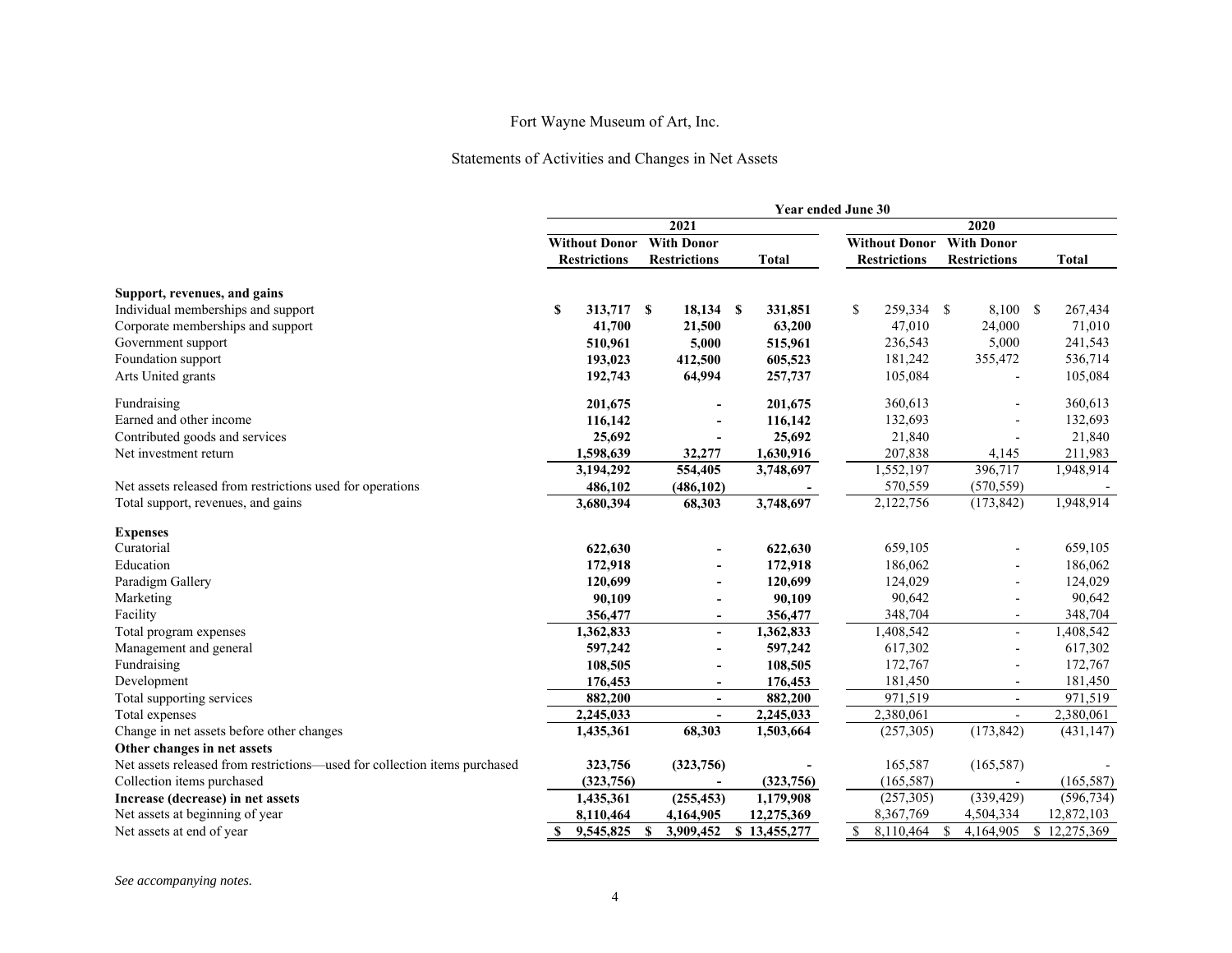#### Statement of Functional Expenses

#### Year ended June 30, 2021

|                                                                                       |                             |                         |                          | <b>Program Services</b>  |                          |                 |                                                                                                                             |                        |                                |                          |                 |
|---------------------------------------------------------------------------------------|-----------------------------|-------------------------|--------------------------|--------------------------|--------------------------|-----------------|-----------------------------------------------------------------------------------------------------------------------------|------------------------|--------------------------------|--------------------------|-----------------|
|                                                                                       |                             |                         |                          |                          |                          | <b>Total</b>    | Management                                                                                                                  |                        |                                | <b>Total</b>             |                 |
|                                                                                       |                             |                         | Paradigm                 |                          |                          | Program         | and                                                                                                                         |                        |                                | Supporting               | <b>Total</b>    |
|                                                                                       | <b>Curatorial Education</b> |                         | Gallery                  | <b>Marketing</b>         | Facility                 | <b>Expenses</b> | General                                                                                                                     |                        | <b>Fundraising Development</b> | <b>Expenses</b>          | <b>Expenses</b> |
| Salaries, wages, and related expenses                                                 |                             |                         |                          |                          |                          |                 |                                                                                                                             |                        |                                |                          |                 |
| Salaries and wages                                                                    | \$235,371                   | <sup>\$</sup><br>75,776 | 69,047<br>-S             | 40,500<br>- \$           | \$163,816                | 584,510<br>- \$ | 407,042<br>S.                                                                                                               | <sup>S</sup><br>45,000 | $\mathbf{s}$<br>128,000        | S<br>580,042             | \$1,164,552     |
| Payroll taxes                                                                         | 17,349                      | 5,908                   | 5,225                    | 3,068                    | 12,535                   | 44,085          | 27,734                                                                                                                      | 3,429                  | 9,724                          | 40,887                   | 84,972          |
| <b>Employment</b> benefits                                                            | 29,519                      | 20,272                  | 6,381                    | 7,261                    | 15,959                   | 79,392          | 45,218                                                                                                                      | 4,083                  | 17,880                         | 67,181                   | 146,573         |
| Total salaries, wages, and related expenses                                           | 282,239                     | 101,956                 | 80,653                   | 50,829                   | 192,310                  | 707,987         | 479,994                                                                                                                     | 52,512                 | 155,604                        | 688,110                  | 1,396,097       |
| Other expenses                                                                        |                             |                         |                          |                          |                          |                 |                                                                                                                             |                        |                                |                          |                 |
| Advertising and promotion                                                             | 9,646                       | 6,028                   | 1,205                    | 2,412                    |                          | 19,291          | 2,412                                                                                                                       | 1,206                  | 1,205                          | 4.823                    | 24,114          |
| Bank and merchant fees                                                                |                             |                         |                          |                          |                          | $\sim$          | 14,123                                                                                                                      |                        | $\overline{\phantom{a}}$       | 14,123                   | 14,123          |
| Collection items purchased                                                            | 323,756                     | L.                      |                          |                          | $\overline{\phantom{a}}$ | 323,756         | $\overline{\phantom{a}}$                                                                                                    |                        | $\overline{\phantom{a}}$       | $\overline{\phantom{a}}$ | 323,756         |
| Collections conservation                                                              | 11,310                      | $\blacksquare$          |                          |                          |                          | 11,310          | ۰                                                                                                                           |                        |                                | $\blacksquare$           | 11,310          |
| Conference and travel                                                                 | $\overline{\phantom{a}}$    | 487                     |                          |                          |                          | 487             |                                                                                                                             |                        |                                |                          | 487             |
| Contributed goods and services                                                        | $\overline{\phantom{a}}$    |                         |                          | 2,560                    | 23,132                   | 25,692          |                                                                                                                             |                        |                                | $\blacksquare$           | 25,692          |
| Cost of goods sold-Paradigm Gallery                                                   |                             | $\blacksquare$          | 65,949                   | $\overline{a}$           |                          | 65,949          | $\overline{\phantom{a}}$                                                                                                    |                        | $\overline{\phantom{a}}$       | $\blacksquare$           | 65,949          |
| Depreciation                                                                          | 56,568                      | 4,183                   | 24,053                   | 12,131                   | 30,118                   | 127,053         | 54,288                                                                                                                      | 20,497                 | 7,320                          | 82,105                   | 209,158         |
| Dues and subscriptions                                                                | 2,091                       | 1,307                   | 261                      | 523                      |                          | 4,182           | 524                                                                                                                         | 261                    | 261                            | 1,046                    | 5,228           |
| Equipment leasing                                                                     | 6,483                       | 4,054                   | 810                      | 1,621                    | 810                      | 13,778          | 810                                                                                                                         | 810                    | 810                            | 2,430                    | 16,208          |
| Fundraising                                                                           |                             | $\blacksquare$          | $\overline{\phantom{a}}$ | $\blacksquare$           |                          | ٠               | ٠                                                                                                                           | 9,464                  | $\blacksquare$                 | 9,464                    | 9,464           |
| Insurance                                                                             | 9,415                       | 5,334                   | 1,067                    | 2,134                    | 8,536                    | 26,486          | 2,134                                                                                                                       | 1,067                  | 1,067                          | 4,268                    | 30,754          |
| Legal fees                                                                            |                             |                         |                          |                          |                          |                 | 38                                                                                                                          |                        |                                | 38                       | 38              |
| Postage                                                                               | 2,403                       | 1,503                   | 300                      | 601                      | $\sim$                   | 4,807           | 601                                                                                                                         | 300                    | 300                            | 1,201                    | 6,008           |
| Printing and design                                                                   | 8,013                       | 5,007                   | 1,005                    | 2,002                    |                          | 16,027          | 2,001                                                                                                                       | 4,040                  | 1,004                          | 7,045                    | 23,072          |
| Production and exhibition costs                                                       | 187,106                     | 13,463                  | $\overline{\phantom{a}}$ |                          |                          | 200,569         |                                                                                                                             |                        | $\overline{\phantom{a}}$       |                          | 200,569         |
| Professional fees                                                                     |                             |                         | $\overline{\phantom{a}}$ | $\blacksquare$           |                          | $\overline{a}$  | 15,850                                                                                                                      | 9,000                  | $\sim$                         | 24,850                   | 24,850          |
| Program supplies                                                                      | 3,738                       | 2,336                   | 467                      | 934                      |                          | 7,475           | 467                                                                                                                         | 934                    | 468                            | 1,869                    | 9,344           |
| Repairs and maintenance                                                               |                             |                         |                          | $\blacksquare$           | 101,571                  | 101,571         |                                                                                                                             |                        | $\overline{\phantom{a}}$       |                          | 101,571         |
| Staff/Board development                                                               | 855                         | 534                     | 107                      | 214                      |                          | 1,710           | 213                                                                                                                         | 107                    | 107                            | 427                      | 2,137           |
| Supplies                                                                              | $\overline{\phantom{a}}$    | $\blacksquare$          | 5,426                    | 3,456                    |                          | 8,882           | 13,095                                                                                                                      | 2,962                  | 2,962                          | 19,019                   | 27,901          |
| Telephone and internet                                                                | 1,957                       | 1,223                   | 244                      | 490                      |                          | 3,914           | 490                                                                                                                         | 244                    | 244                            | 978                      | 4,892           |
| Utilities                                                                             | 40,806                      | 25,503                  | 5,101                    | 10,202                   |                          | 81,612          | 10,202                                                                                                                      | 5,101                  | 5,101                          | 20,404                   | 102,016         |
| Total other expenses                                                                  | 664,147                     | 70,962                  | 105,995                  | 39,280                   | 164,167                  | 1,044,551       | 117,248                                                                                                                     | 55,993                 | 20,849                         | 194,090                  | 1,238,641       |
| Total expenses                                                                        | 946,386                     | 172,918                 | 186,648                  | 90,109                   | 356,477                  | 1,752,538       | 597,242                                                                                                                     | 108,505                | 176,453                        | 882,200                  | 2,634,738       |
| Less cost of goods sold-                                                              |                             |                         |                          |                          |                          |                 |                                                                                                                             |                        |                                |                          |                 |
| Paradigm Gallery included in earned income                                            | $\overline{\phantom{a}}$    |                         | (65, 949)                |                          |                          | (65, 949)       |                                                                                                                             |                        |                                |                          | (65, 949)       |
| Less collection items purchased                                                       | (323,756)                   |                         | $\overline{\phantom{a}}$ | $\overline{\phantom{a}}$ |                          | (323,756)       |                                                                                                                             |                        | $\overline{\phantom{0}}$       | $\overline{\phantom{a}}$ | (323, 756)      |
| Total expenses reflected on the statements<br>of activities and changes in net assets |                             |                         |                          |                          |                          |                 | \$ 622,630 \$ 172,918 \$ 120,699 \$ 90,109 \$ 356,477 \$ 1,362,833 \$ 597,242 \$ 108,505 \$ 176,453 \$ 882,200 \$ 2,245,033 |                        |                                |                          |                 |
|                                                                                       |                             |                         |                          |                          |                          |                 |                                                                                                                             |                        |                                |                          |                 |

*See accompanying notes.*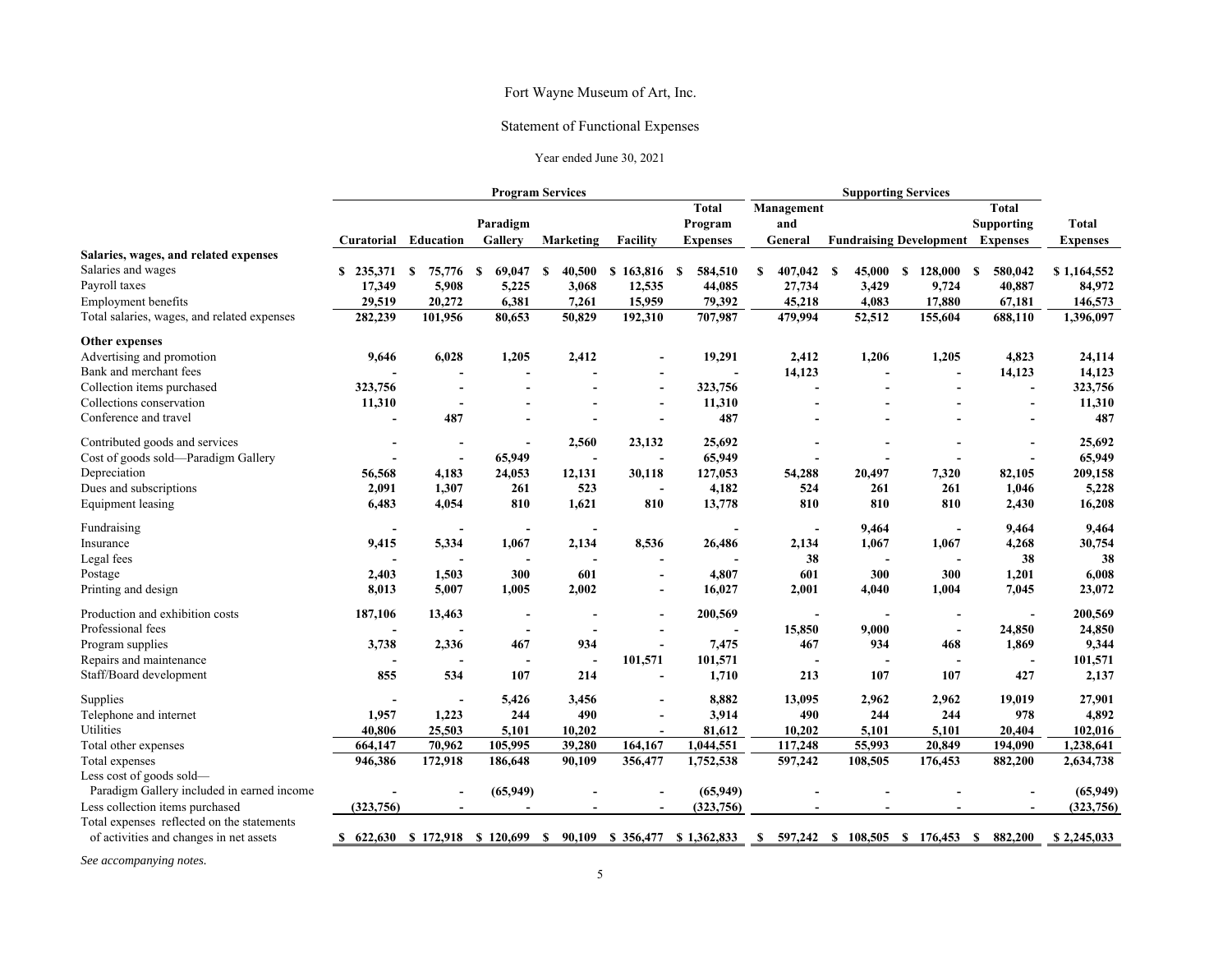#### Statement of Functional Expenses

#### Year ended June 30, 2020

|                                                                                       | <b>Supporting Services</b><br><b>Program Services</b> |                 |                          |                        |                          |                                                                    |                          |                          |                                          |                          |                 |
|---------------------------------------------------------------------------------------|-------------------------------------------------------|-----------------|--------------------------|------------------------|--------------------------|--------------------------------------------------------------------|--------------------------|--------------------------|------------------------------------------|--------------------------|-----------------|
|                                                                                       |                                                       |                 |                          |                        |                          | Total                                                              | Management               |                          |                                          | <b>Total</b>             |                 |
|                                                                                       |                                                       |                 | Paradigm                 |                        |                          | Program                                                            | and                      |                          |                                          | <b>Supporting</b>        | <b>Total</b>    |
|                                                                                       | <b>Curatorial Education</b>                           |                 | Gallery                  | Marketing              | Facility                 | <b>Expenses</b>                                                    | General                  |                          | <b>Fundraising Development Expenses</b>  |                          | <b>Expenses</b> |
| Salaries, wages, and related expenses                                                 |                                                       |                 |                          |                        |                          |                                                                    |                          |                          |                                          |                          |                 |
| Salaries and wages                                                                    | \$221,833                                             | 74,944 \$<br>-S | 68,901                   | <sup>S</sup><br>39,500 | \$160,847                | 566,025<br><sup>S</sup>                                            | 419,101<br>S.            | <sup>\$</sup><br>42,807  | <sup>S</sup><br>132,085                  | 593,993<br>- \$          | \$1,160,018     |
| Payroll taxes                                                                         | 16,590                                                | 5,799           | 5,189                    | 2,982                  | 12,026                   | 42,586                                                             | 27,456                   | 3,261                    | 9,443                                    | 40,160                   | 82,746          |
| <b>Employment benefits</b>                                                            | 26,331                                                | 18,679          | 6,074                    | 6,728                  | 15,014                   | 72,826                                                             | 39,706                   | 3,727                    | 17,007                                   | 60,440                   | 133,266         |
| Total salaries, wages, and related expenses                                           | 264,754                                               | 99,422          | 80,164                   | 49,210                 | 187,887                  | 681,437                                                            | 486,263                  | 49,795                   | 158,535                                  | 694,593                  | 1,376,030       |
| Other expenses                                                                        |                                                       |                 |                          |                        |                          |                                                                    |                          |                          |                                          |                          |                 |
| Advertising and promotion                                                             | 15,762                                                | 9,851           | 1,970                    | 3,940                  |                          | 31,523                                                             | 3,940                    | 1,970                    | 1,970                                    | 7,880                    | 39,403          |
| Bank and merchant fees                                                                | $\sim$                                                | $\sim$          | $\overline{\phantom{a}}$ | ä,                     |                          | $\sim$                                                             | 18,779                   | $\sim$                   | $\sim$                                   | 18,779                   | 18,779          |
| Collection items purchased                                                            | 165,587                                               |                 | $\overline{\phantom{a}}$ |                        | $\overline{\phantom{a}}$ | 165,587                                                            | $\overline{\phantom{a}}$ | $\sim$                   | $\overline{a}$                           | $\sim$                   | 165,587         |
| Collections conservation                                                              | 48,491                                                |                 | $\overline{\phantom{a}}$ |                        |                          | 48,491                                                             |                          |                          |                                          | $\overline{\phantom{a}}$ | 48,491          |
| Conference and travel                                                                 | 4,482                                                 | 471             | 214                      | 428                    |                          | 5,595                                                              | 1,030                    | 214                      | 214                                      | 1,458                    | 7,053           |
| Contributed goods and services                                                        |                                                       |                 |                          | $\blacksquare$         | 21,840                   | 21,840                                                             | L,                       |                          | ÷.                                       | $\overline{\phantom{a}}$ | 21,840          |
| Cost of goods sold—Paradigm Gallery                                                   | $\overline{\phantom{a}}$                              | $\sim$          | 80,054                   | ÷,                     |                          | 80,054                                                             |                          |                          |                                          | $\sim$                   | 80,054          |
| Depreciation                                                                          | 65,847                                                | 4,869           | 27,999                   | 14,121                 | 35,058                   | 147,894                                                            | 63,194                   | 23,859                   | 8,521                                    | 95,574                   | 243,468         |
| Dues and subscriptions                                                                | 2,242                                                 | 1,402           | 280                      | 562                    | $\overline{a}$           | 4,486                                                              | 562                      | 280                      | 280                                      | 1,122                    | 5,608           |
| Equipment leasing                                                                     | 6,869                                                 | 4,293           | 859                      | 1,717                  | 859                      | 14,597                                                             | 858                      | 858                      | 859                                      | 2,575                    | 17,172          |
| Fundraising                                                                           | $\sim$                                                | ÷.              | $\overline{\phantom{a}}$ | ÷,                     | ÷.                       | $\sim$                                                             | $\blacksquare$           | 70,072                   | $\overline{a}$                           | 70,072                   | 70,072          |
| Insurance                                                                             | 10,234                                                | 5,950           | 1,190                    | 2,379                  | 9,520                    | 29,273                                                             | 2,379                    | 1,191                    | 1,190                                    | 4,760                    | 34,033          |
| Legal fees                                                                            |                                                       |                 |                          | ÷,                     |                          |                                                                    | 1,448                    | $\sim$                   | ÷.                                       | 1,448                    | 1,448           |
| Postage                                                                               | 2,136                                                 | 1,334           | 267                      | 534                    | $\overline{\phantom{a}}$ | 4,271                                                              | 534                      | 267                      | 267                                      | 1,068                    | 5,339           |
| Printing and design                                                                   | 10,217                                                | 6,386           | 1,277                    | 2,554                  |                          | 20,434                                                             | 2,554                    | 5,151                    | 1,278                                    | 8,983                    | 29,417          |
| Production and exhibition costs                                                       | 175,571                                               | 19,260          | $\overline{\phantom{a}}$ |                        |                          | 194,831                                                            |                          |                          | ÷.                                       | $\overline{\phantom{a}}$ | 194,831         |
| Professional fees                                                                     |                                                       |                 | $\overline{\phantom{a}}$ | ٠                      | ÷                        | $\overline{a}$                                                     | 16,190                   | 9,380                    | ÷.                                       | 25,570                   | 25,570          |
| Program supplies                                                                      | 11,157                                                | 6,973           | 1,394                    | 2,789                  |                          | 22,313                                                             | 1,395                    | 2,789                    | 1,395                                    | 5,579                    | 27,892          |
| Repairs and maintenance                                                               |                                                       |                 | $\overline{\phantom{a}}$ |                        | 93,540                   | 93,540                                                             | $\overline{\phantom{a}}$ |                          | $\overline{a}$                           | $\overline{\phantom{a}}$ | 93,540          |
| Staff/Board development                                                               | 1,402                                                 | 877             | 175                      | 351                    |                          | 2,805                                                              | 351                      | 175                      | 175                                      | 701                      | 3,506           |
| Supplies                                                                              |                                                       |                 | 3,246                    | 2,068                  |                          | 5,314                                                              | 7,835                    | 1,772                    | 1,772                                    | 11,379                   | 16,693          |
| Telephone and internet                                                                | 1,998                                                 | 1,261           | 252                      | 504                    |                          | 4,015                                                              | 505                      | 252                      | 252                                      | 1,009                    | 5,024           |
| Utilities                                                                             | 37,943                                                | 23,713          | 4,742                    | 9,485                  |                          | 75,883                                                             | 9,485                    | 4,742                    | 4,742                                    | 18,969                   | 94,852          |
| Total other expenses                                                                  | 559,938                                               | 86,640          | 123,919                  | 41,432                 | 160,817                  | 972,746                                                            | 131,039                  | 122,972                  | 22,915                                   | 276,926                  | 1,249,672       |
| Total expenses                                                                        | 824,692                                               | 186,062         | 204,083                  | 90,642                 | 348,704                  | 1,654,183                                                          | 617,302                  | 172,767                  | 181,450                                  | 971,519                  | 2,625,702       |
| Less cost of goods sold-                                                              |                                                       |                 |                          |                        |                          |                                                                    |                          |                          |                                          |                          |                 |
| Paradigm Gallery included in earned income                                            |                                                       |                 | (80, 054)                |                        |                          | (80, 054)                                                          |                          |                          |                                          |                          | (80, 054)       |
| Less collection items purchased                                                       | (165, 587)                                            |                 | $\sim$                   | $\blacksquare$         | $\overline{\phantom{a}}$ | (165, 587)                                                         |                          | $\overline{\phantom{a}}$ | $\overline{\phantom{a}}$                 | $\sim$                   | (165, 587)      |
| Total expenses reflected on the statements<br>of activities and changes in net assets |                                                       |                 |                          |                        |                          | \$ 659,105 \$ 186,062 \$ 124,029 \$ 90,642 \$ 348,704 \$ 1,408,542 | S.                       |                          | 617,302 \$ 172,767 \$ 181,450 \$ 971,519 |                          | \$2,380,061     |
|                                                                                       |                                                       |                 |                          |                        |                          |                                                                    |                          |                          |                                          |                          |                 |

*See accompanying notes.*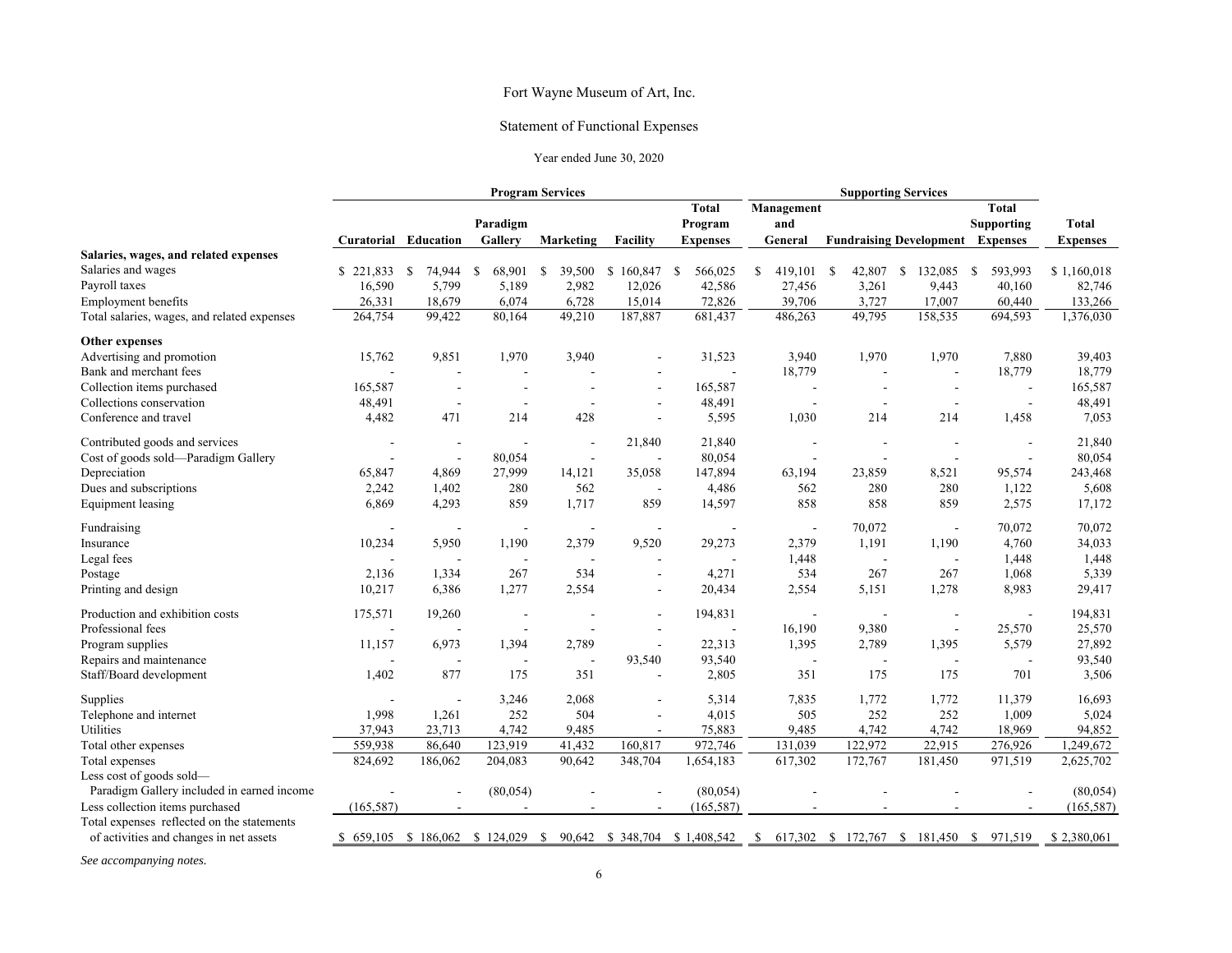## Statements of Cash Flows

|                                                     | <b>Year ended June 30</b> |                         |  |  |
|-----------------------------------------------------|---------------------------|-------------------------|--|--|
|                                                     | 2021                      | 2020                    |  |  |
| <b>Operating activities</b>                         |                           |                         |  |  |
| Increase (decrease) in net assets                   | \$1,179,908               | (596, 734)<br>\$        |  |  |
| Adjustments to reconcile increase (decrease) in net |                           |                         |  |  |
| assets to net cash used in operating activities:    |                           |                         |  |  |
| Depreciation                                        | 209,158                   | 243,468                 |  |  |
| Net realized and unrealized gain on investments     | (1,489,790)               | (55,508)                |  |  |
| Noncash gifts received                              | (59, 612)                 | (23, 655)               |  |  |
| Changes in operating assets and liabilities:        |                           |                         |  |  |
| Accounts receivables                                | 14,769                    | 81,058                  |  |  |
| Pledges receivable                                  | (57,500)                  | (85,000)                |  |  |
| Accrued investment income receivable                | 807                       | 3,826                   |  |  |
| Inventories                                         | (4,510)                   | (932)                   |  |  |
| Prepaid expenses                                    | 6,681                     | 17,035                  |  |  |
| Other assets                                        | 29,950                    | (1, 943)                |  |  |
| Accounts payable and accrued expenses               | 20,911                    | 7,798                   |  |  |
| Deferred revenue                                    | (71, 726)                 | 70,279                  |  |  |
| Refundable advance                                  | (2, 457)                  | 219,932                 |  |  |
| Art collection purchase liability                   | (10,000)                  | (10,000)                |  |  |
| Net cash used in operating activities               | (233, 411)                | (130, 376)              |  |  |
| <b>Investing activities</b>                         |                           |                         |  |  |
| Purchase of investments                             | (2,686,915)               | (1,592,013)             |  |  |
| Proceeds from sale and maturities of investments    | 3,263,761                 | 2,064,601               |  |  |
| Net change in certificates of deposit               | (365)                     | (50, 880)               |  |  |
| Purchase of building and equipment                  | (93, 101)                 | (132,918)               |  |  |
| Net cash provided by investing activities           | 483,380                   | 288,790                 |  |  |
| Increase in cash and cash equivalents               | 249,969                   | 158,414                 |  |  |
| Cash and cash equivalents at beginning of year      | 897,649                   | 739,235                 |  |  |
| Cash and cash equivalents at end of year            | <b>S</b><br>1,147,618     | $\mathbb{S}$<br>897,649 |  |  |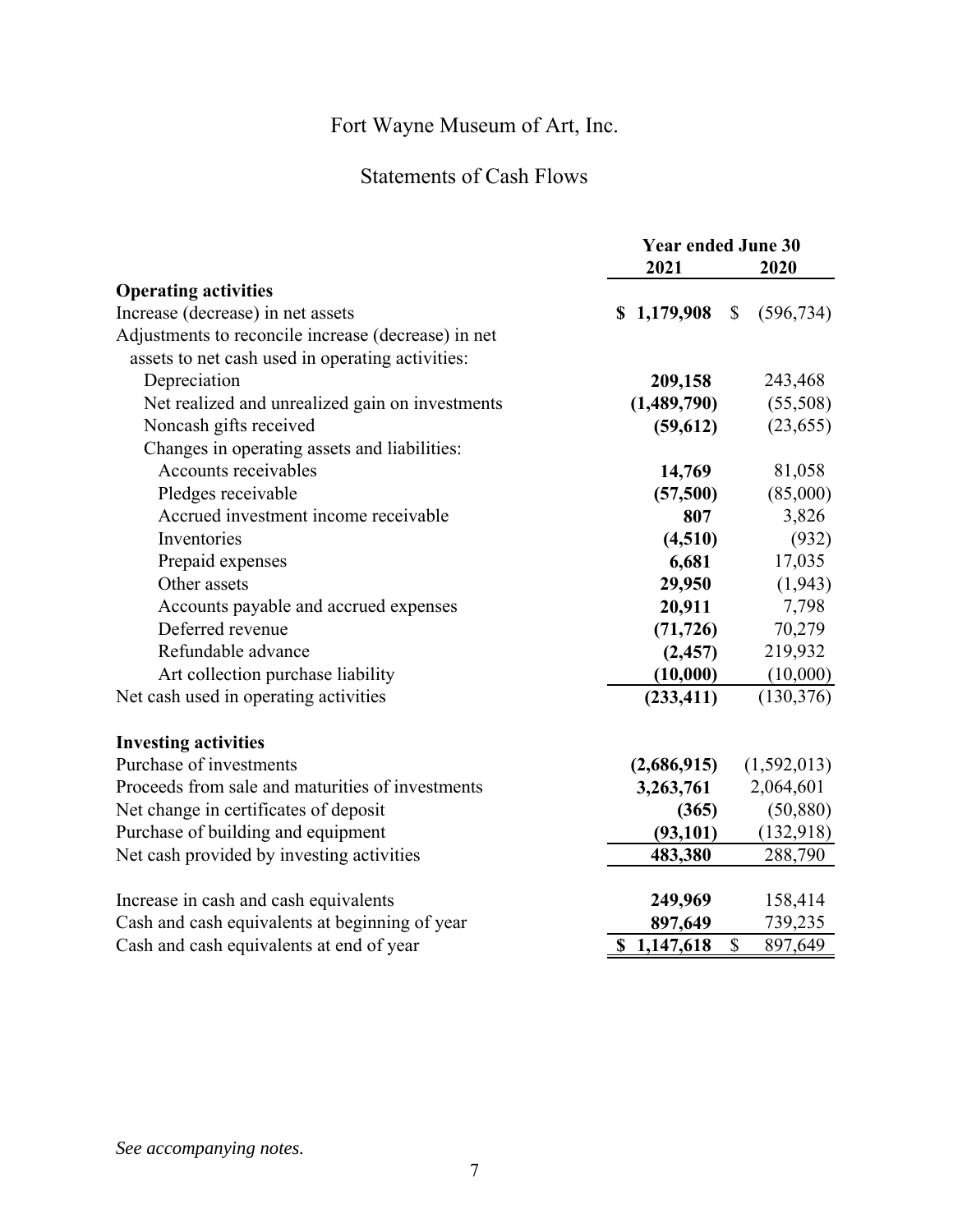## Notes to Financial Statements

June 30, 2021

#### **1. Organization and Summary of Significant Accounting Policies**

#### **Organization**

Fort Wayne Museum of Art, Inc. (doing business as and referred to herein as the Fort Wayne Museum of Art or Museum) was incorporated as a not-for-profit organization in November 1921, under the laws of the State of Indiana.

The Mission Statement of the Fort Wayne Museum of Art is:

*The Fort Wayne Museum of Art will collect, preserve and present American and related art to engage and educate broad and diverse audiences throughout the region to add value to their lives.* 

The Museum promises a welcoming environment that encourages lifelong learning and discovery; celebrates and fosters the creative spirit in artist and viewer; offers exhibitions and programs of excellence that challenge, delight, and engage the visitor; and seeks dialogue and offers diverse perspectives. The Museum values art as an integral part of people's lives; creativity in all artists and individuals; excellence and professionalism, friendliness demonstrated through hospitality and openness; open communication and dialogue; diversity and respect for the individual; integrity and ethical standards; and exploring opportunities associated with downtown development.

The Museum is exempt from income taxes under Section 501(c) (3) of the United States Internal Revenue Code and qualifies for the charitable contribution deduction. The Museum has been classified as an organization that is not a private foundation under Section 509(a) of the Internal Revenue Code. The Museum is also exempt from state income taxes.

However, the Museum is subject to federal income tax on any unrelated business taxable income. Accounting principles generally accepted in the United States of America require management to evaluate tax positions taken by the Museum and recognize a tax liability (or asset) if the Museum has taken an uncertain position that more likely than not would not be sustained upon examination by the taxing authorities. Management believes that it has appropriate support for any tax positions it has taken or expects to take and as such, does not have any uncertain tax positions that should be recognized, measured, or disclosed in the financial statements. Management believes the Museum is no longer subject to examination by taxing authorities for years before June 30, 2018.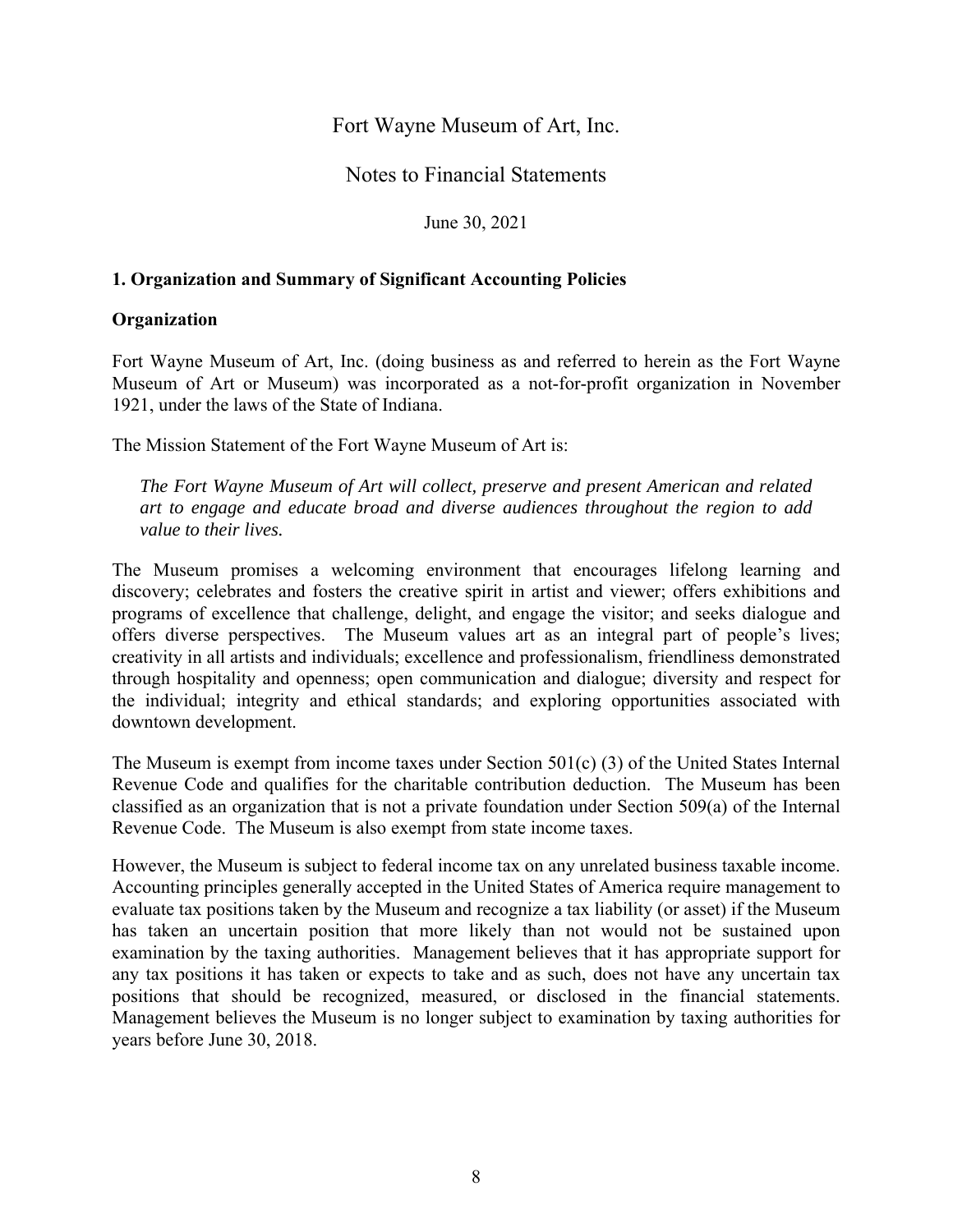## Notes to Financial Statements (continued)

#### **1. Organization and Summary of Significant Accounting Policies (continued)**

#### **Cash and Cash Equivalents and Certificates of Deposit**

All highly liquid investments with a maturity of three months or less when purchased are considered to be cash equivalents. The Museum maintains cash accounts and certificates of deposit at local banks. Certificates of deposit are recorded at cost plus accrued interest, which approximates fair value. From time to time during the year, the Museum's cash accounts and certificates of deposit exceeded federally insured limits.

#### **Inventory**

Inventory consists of books and other products and is priced at the lower of cost or net realizable value using the first-in, first-out (FIFO) method.

#### **Investments**

Investment purchases are recorded at cost, or if donated, at fair value on the date of donation. Thereafter, the Museum's investments are reported at their fair values in the statements of financial position. Net investment return is reported in the statements of activities and changes in net assets and consists of interest and dividend income, realized and unrealized gains and losses, less external and direct internal investments expenses. Fair value is the price that would be received to sell an asset or paid to transfer a liability in an orderly transaction between market participants at the measurement date. See *Note 3* for discussion of fair value measurements.

Purchases and sales are recorded on a trade-date basis. Interest income is recorded on the accrual basis. Dividends are recorded on the ex-dividend date. Capital gain distributions are included in dividend income.

Net realized and unrealized investment gains or losses are determined by comparison of asset cost, using the specific identification method, to net proceeds received at the time of sale and changes in the difference between market values and cost, respectively.

The Museum's investment portfolio consists of a diverse mix of investments, without concentration of risk by type, industry, or geographic area, which are managed by professional investment managers in compliance with the investment policy established by the Board of Trustees. Investments are exposed to various risks, such as interest rate, market volatility, and credit risks. Due to the level of risk associated with certain investments, it is at least reasonably possible that changes in the value of investments may occur in the near term and that such changes could materially affect account balances.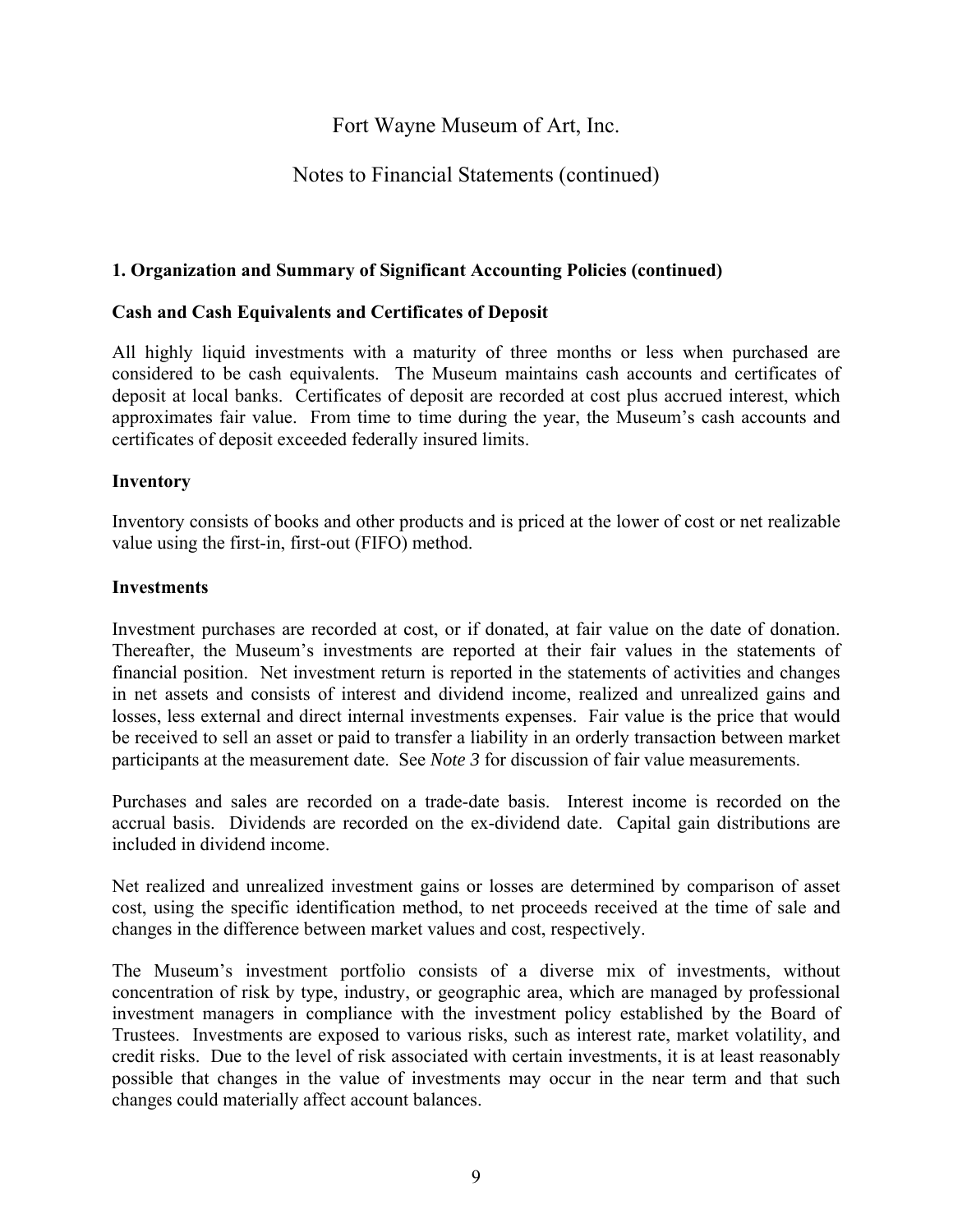## Notes to Financial Statements (continued)

#### **1. Organization and Summary of Significant Accounting Policies (continued)**

#### **Building and Equipment**

Building and equipment are stated at cost or if donated, at fair market value at date of donation, except for building and equipment that has been impaired. For impaired assets, the carrying amount is reduced to the estimated fair market value. There were no impaired assets as of June 30, 2021 and 2020. Building and equipment with a cost or value of \$1,000 or more and a useful life of one year or more are capitalized. Depreciation is computed by the straight-line method over the following estimated useful lives:

| Building and improvements | $5-50$ years |
|---------------------------|--------------|
| Vehicles                  | 5 years      |
| Furnishings and equipment | $5-15$ years |

Expenditures for normal repairs and maintenance are charged to expenses as incurred.

### **Art Collections**

The Museum maintains an extensive collection of art. The collections, which were acquired via purchases and contributions, are not recognized as assets on the statements of financial position. Expenditures for the acquisition of art objects are recorded as collection items purchased in the statements of activities and changes in net assets in the year the objects are purchased. The Museum provides a clean, safe, and stable storage environment for its permanent collections. There were no deaccessions in the years ended June 30, 2021 and 2020.

The Museum purchased a sculpture by the artist, Darrell Petit. Payments of \$10,000 per year are due over a ten-year period through August of 2024. The statement of financial position reflects the remaining amount due of \$30,200 and \$40,200 at June 30, 2021 and 2020, respectively, in art collection purchase liability.

#### **Net Assets**

Net assets, revenues, gains, and losses are classified based on the existence or absence of donor or grantor imposed restrictions. Accordingly, net assets and changes therein are classified and reported as follows:

*Net Assets Without Donor Restrictions*–Net assets available for use in general operations and not subject to donor- (or certain grantor-) restrictions.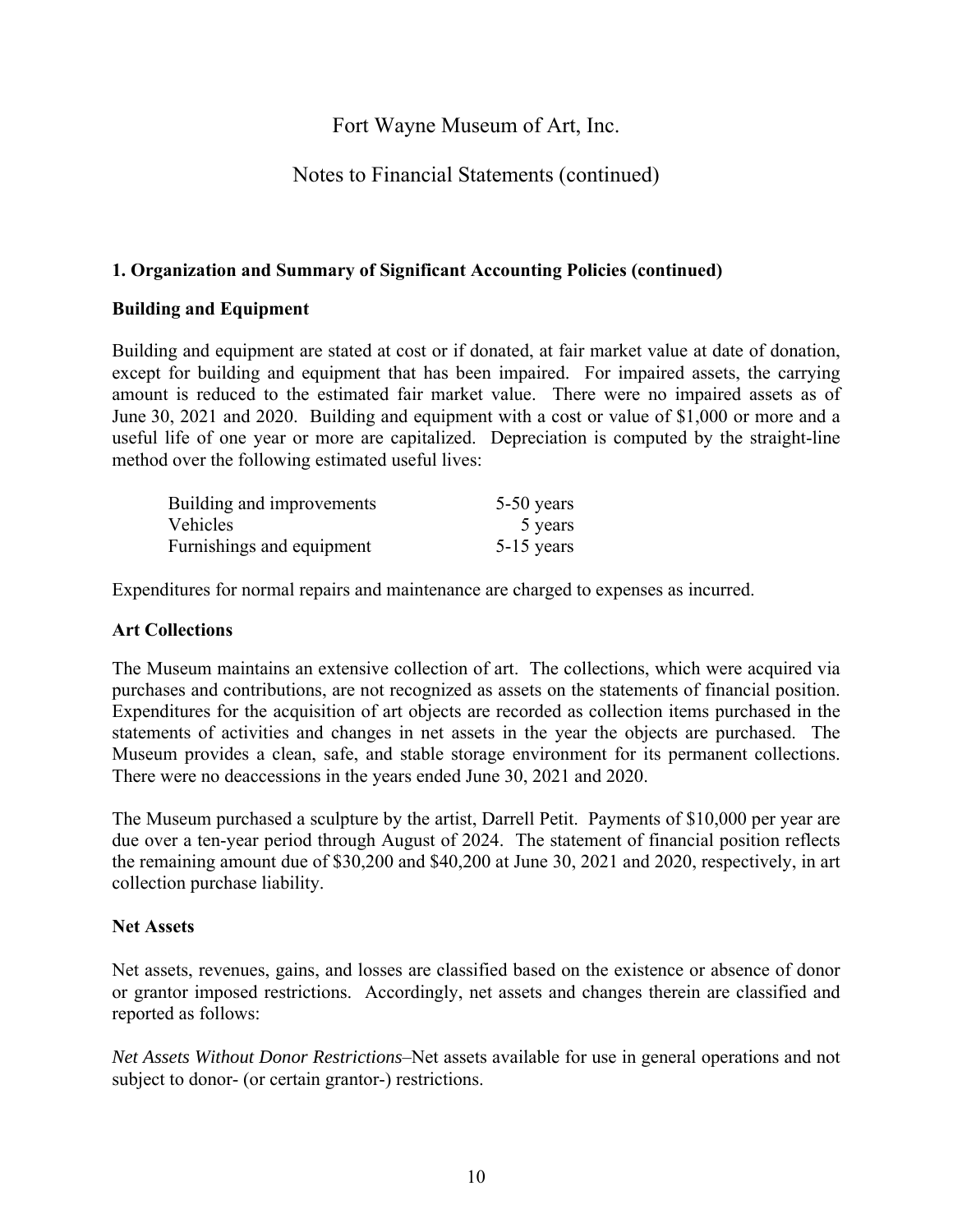### Notes to Financial Statements (continued)

#### **1. Organization and Summary of Significant Accounting Policies (continued)**

#### **Net Assets (continued)**

*Net Assets With Donor Restrictions*–Net assets subject to donor- (or certain grantor-) imposed restrictions. Some donor-imposed restrictions are temporary in nature, such as those that will be met by the passage of time or other events specified by the donor. Other donor-imposed restrictions are perpetual in nature, where the donor stipulates that resources be maintained in perpetuity. Gifts of long-lived assets and gifts of cash restricted for the acquisition of long-lived assets are recognized as revenue when received and are released from restrictions when the assets are placed in service. Donor-imposed restrictions are released when a restriction expires, that is, when the stipulated time has elapsed, when the stipulated purpose for which the resource was restricted has been fulfilled or both. If a donor restriction expires in the same reporting period that the contribution was made, such contribution is reported as an unrestricted contribution in the statements of activities and changes in net assets.

#### **Contributions and Pledges Receivable**

Contributions are recognized when cash, securities or other assets, an unconditional promise to give, or notification of a beneficial interest is received. The Museum's pledges receivable are as follows as of June 30, 2021:

| Amounts due in:    |           |
|--------------------|-----------|
| Less than one year | \$217,500 |
| One to five years  | 25,000    |
|                    | \$242,500 |

Contributions of assets other than cash are recorded at their fair market value. Contributions of services are recognized as revenue if the services received (a) create or enhance non-financial assets or (b) require specialized skills, are provided by individuals possessing those skills and typically need to be purchased if not provided by donation. During the years ended June 30, 2021 and 2020, the fair market value of contributed services and materials recognized as revenue and expense in the accompanying statements of activities and changes in net assets was \$25,692 and \$21,840, respectively.

Memberships, which are essentially contributions, are recognized as revenue when such income is received. Funds collected for the subsequent membership year are recorded as deferred revenue.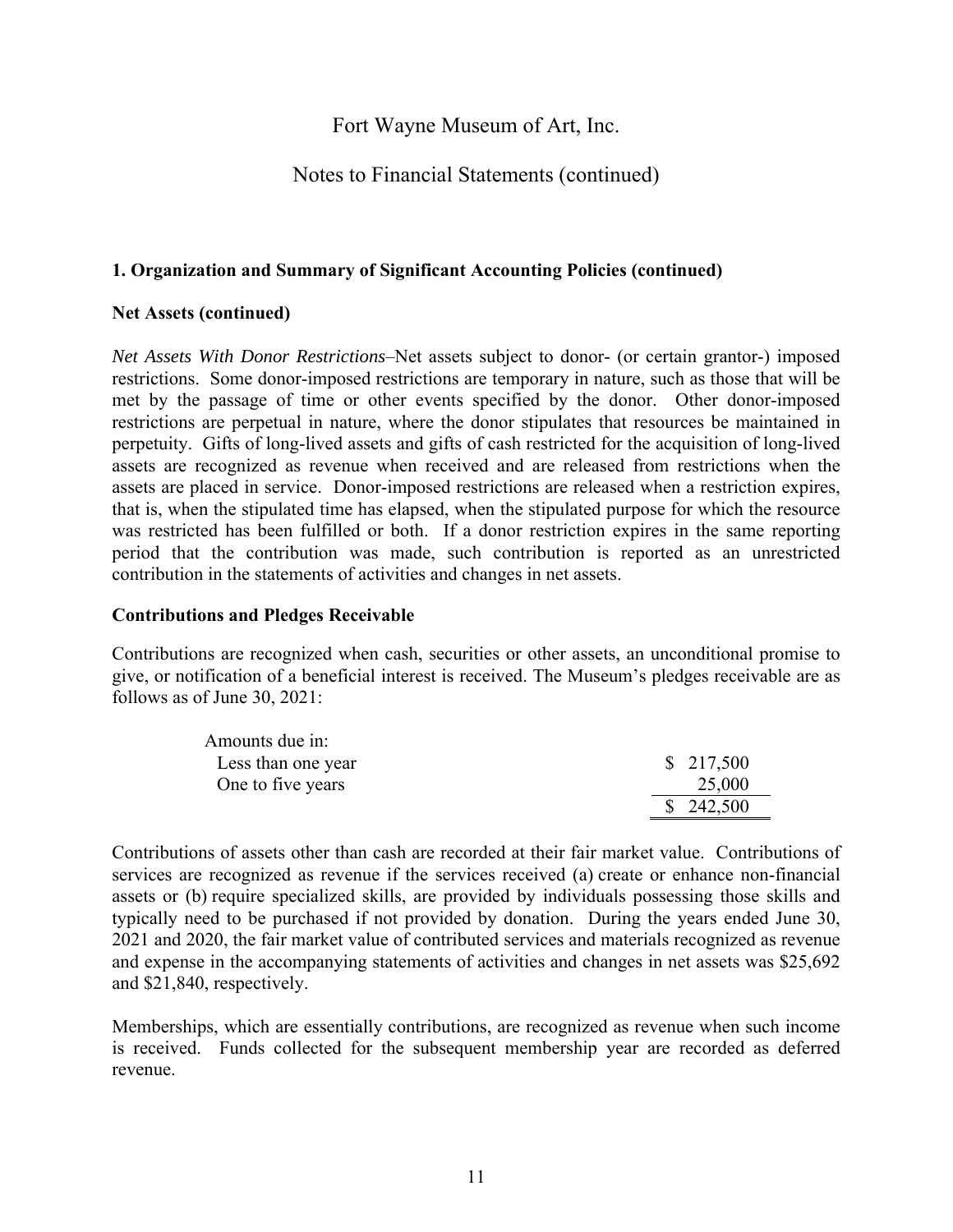## Notes to Financial Statements (continued)

#### **1. Organization and Summary of Significant Accounting Policies (continued)**

#### **Contributions and Pledges Receivable (continued)**

The Museum provides an allowance for doubtful accounts, which is based on historical collection experience and management's estimate of the losses that will be incurred in the collection of all receivables. As of June 30, 2021 and 2020, no allowance for uncollectible pledges was deemed necessary.

Conditional promises to give are not recognized until the conditions on which they depend have been substantially met. During the year ended June 30, 2020, the Museum received a Paycheck Protection Program loan from the Small Business Administration. As expected, the loan was fully forgiven in accordance with the terms of the Coronavirus Aid, Relief, and Economic Security Act, and \$219,932 was recorded as government support during the year ended June 30, 2021. The Museum received a second Paycheck Protection Program loan during the year ended June 30, 2021 which is expected to be fully forgiven. Accordingly, the Museum has recorded a refundable advance of \$217,475 as of June 30, 2021 and will recognize the government support when the loan has been forgiven.

#### **Government Support**

Government support funded by grants is recognized as the Museum performs the contracted services pursuant to grant agreements. Grant revenue is recognized as earned as the eligible expenses are incurred. Grant expenditures are subject to audit and acceptance by the granting agency and, as a result of such audit, adjustments could be required.

The Museum recognizes revenue from area schools upon admission and contractual delivery of art education materials, services, and instruction.

#### **Earned and Other Income**

Earned and other income consists of Paradigm Gallery sales, net; event ticket sales; admission fees; facility rentals; tours; classes; and other income. The Museum recognizes revenue upon the Paradigm Gallery sale, admission, or completion of the event. Accordingly, funds received for events, admissions, facility rentals, and other activities related to future periods are recorded as deferred revenue.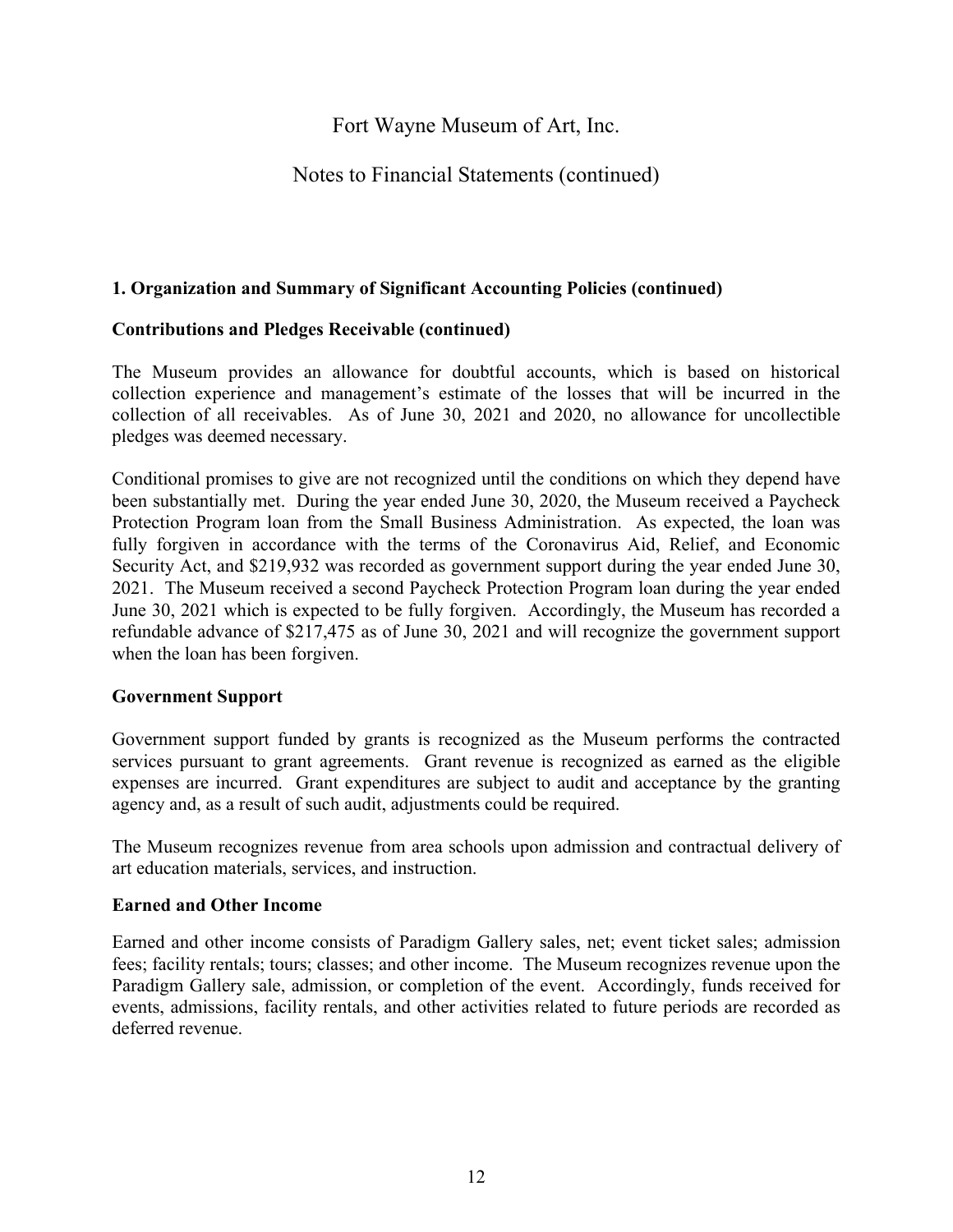## Notes to Financial Statements (continued)

#### **1. Organization and Summary of Significant Accounting Policies (continued)**

#### **Earned and Other Income (continued)**

Earned and other income consists of the following items:

|                             | <b>Year ended June 30</b> |               |  |  |
|-----------------------------|---------------------------|---------------|--|--|
|                             | 2021                      | 2020          |  |  |
|                             |                           |               |  |  |
| Tours and trips             | \$                        | - \$<br>964   |  |  |
| Classes and programs        |                           | 2,571         |  |  |
| Facility rental             | 3,120                     | 13,159        |  |  |
| Admission fees              | 48,194                    | 36,047        |  |  |
| Paradigm Gallery sales      | 110,358                   | 127,518       |  |  |
| Less cost of goods sold     | (65, 949)                 | (80, 054)     |  |  |
| Paradigm Gallery sales, net | 44,409                    | 47,464        |  |  |
| Seasonal parties            |                           | 787           |  |  |
| Exhibition participant fees | 12,173                    | 18,342        |  |  |
| Event ticket sales          |                           | 3,297         |  |  |
| Exhibition rental fees      | 2,000                     | 4,000         |  |  |
| Miscellaneous income        | 6,246                     | 6,062         |  |  |
|                             | \$116,142                 | 132,693<br>\$ |  |  |

#### **Use of Estimates**

Preparation of the financial statements in conformity with accounting principles generally accepted in the United States of America requires management to make estimates and assumptions that affect the reported amounts in the financial statements and accompanying notes. Actual results could differ from those estimates.

#### **Functional Expenses**

The cost of providing the program and other activities has been summarized on a functional basis in the accompanying statements of activities and changes in net assets. The financial statements report certain categories of expenses that are attributed to more than one program or supporting function. Therefore, expenses require allocation on a reasonable basis that is consistently applied. The expenses that are allocated include occupancy, depreciation, and amortization, which are allocated on a square footage basis, as well as salaries and wages, benefits, payroll taxes, professional services, office expenses, information technology, interest, insurance, and other expenses, which are allocated on the basis of estimates of time and effort.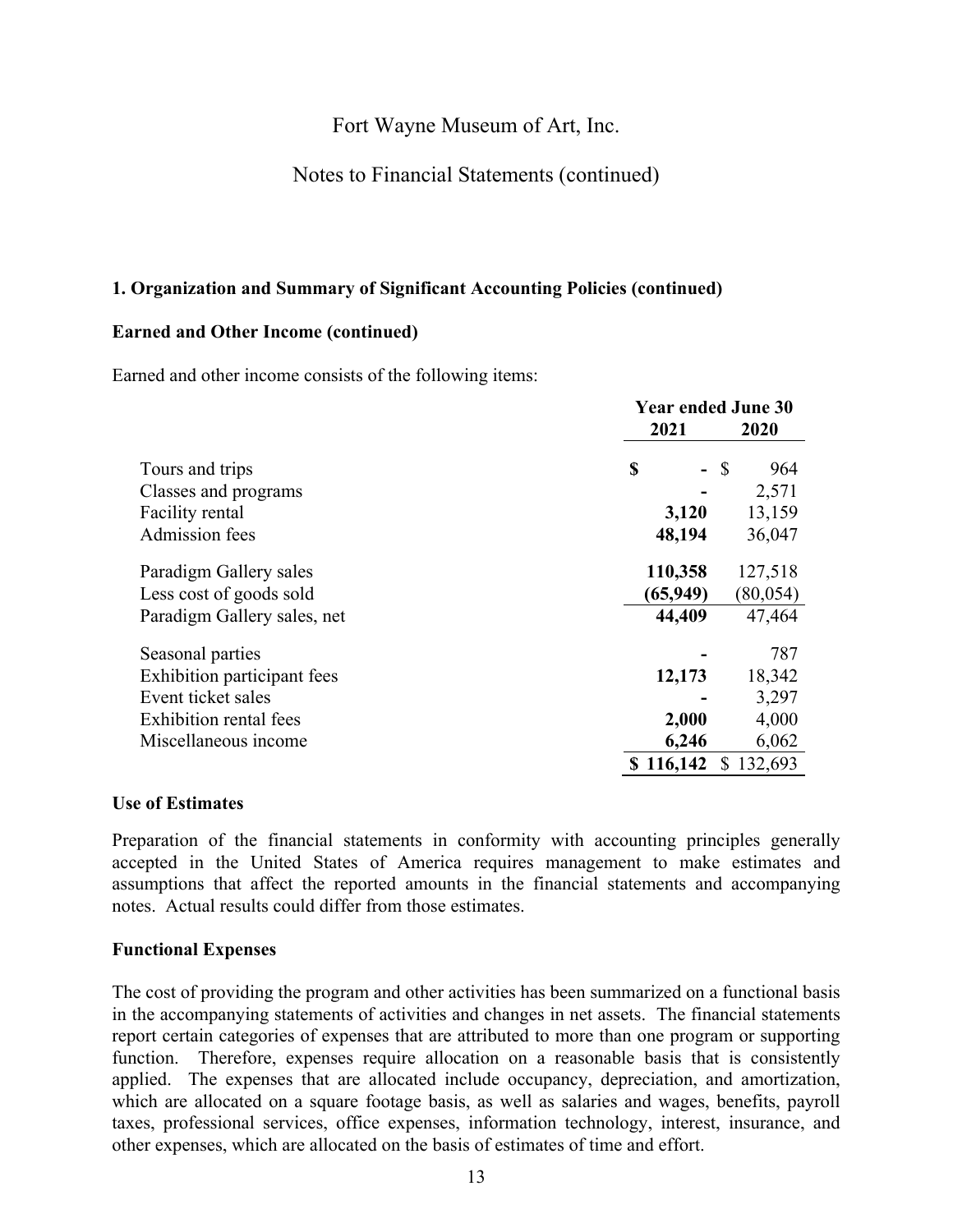## Notes to Financial Statements (continued)

### **1. Organization and Summary of Significant Accounting Policies (continued)**

### **Advertising Expenses**

Advertising costs are charged to operations when incurred. These costs resulted primarily from support of exhibitions and other Museum events and were \$12,550 and \$20,645 for the years ended June 30, 2021 and 2020, respectively.

#### **Recently Issued Accounting Standards**

In February 2016, the Financial Accounting Standards Board (FASB) issued ASU No. 2016-02, *Leases* (Topic 842), to require a lessee to recognize a right-of-use asset and a lease liability for both operating and finance leases, whereas previous U.S. GAAP require the asset and liability be recognized only for capital leases. The amendment also requires qualitative and specific quantitative disclosures. ASU 2016-02 is effective for fiscal years beginning after December 15, 2021, including interim periods within those fiscal years, with early adoption permitted. The Museum is evaluating the guidance of ASU 2016-02 and the impact that the adoption of this update will have on its financial statements.

In September 2020, the FASB issued Accounting Standards Update (ASU) 2020-07, *Presentation and Disclosures by Not-for-Profit Entities for Contributed Nonfinancial Assets.* ASU 2020-07 clarifies the presentation and disclosure of contributed nonfinancial assets, including land, buildings, and other items. This standard is intended to enhance the presentation and disclosures of these items; however, the recognition and measurement requirements for these nonfinancial assets remain unchanged in Accounting Standards Codification (ASC) 958-605. ASU 2020-07 is effective for the Museum's periods beginning after June 15, 2021 and should be applied on a retrospective basis. The Museum is currently evaluating the effect of the pending adoption of the new standard on its financial statements.

### **Risks and Uncertainties**

On March 11, 2020, the World Health Organization declared the novel strain of coronavirus (COVID-19) a global pandemic and recommended containment and mitigation measures worldwide. The extent of the impact of the COVID-19 outbreak on the financial performance of the Museum will depend on future developments, including the duration and severity of the outbreak and its impact on the financial markets and the overall economy, all of which are highly uncertain and cannot be predicted. If the financial markets and/or the overall economy are impacted for an extended period, the Museum's financial performance, including net investment return, may be materially adversely affected.

A prolonged widespread epidemic could adversely impact global economies and financial markets resulting in an economic downturn that may negatively affect the Museum's ability to obtain contributions and/or grants as well as disrupt the demand for services. Such disruptions could adversely impact cash flows and financial results for 2022.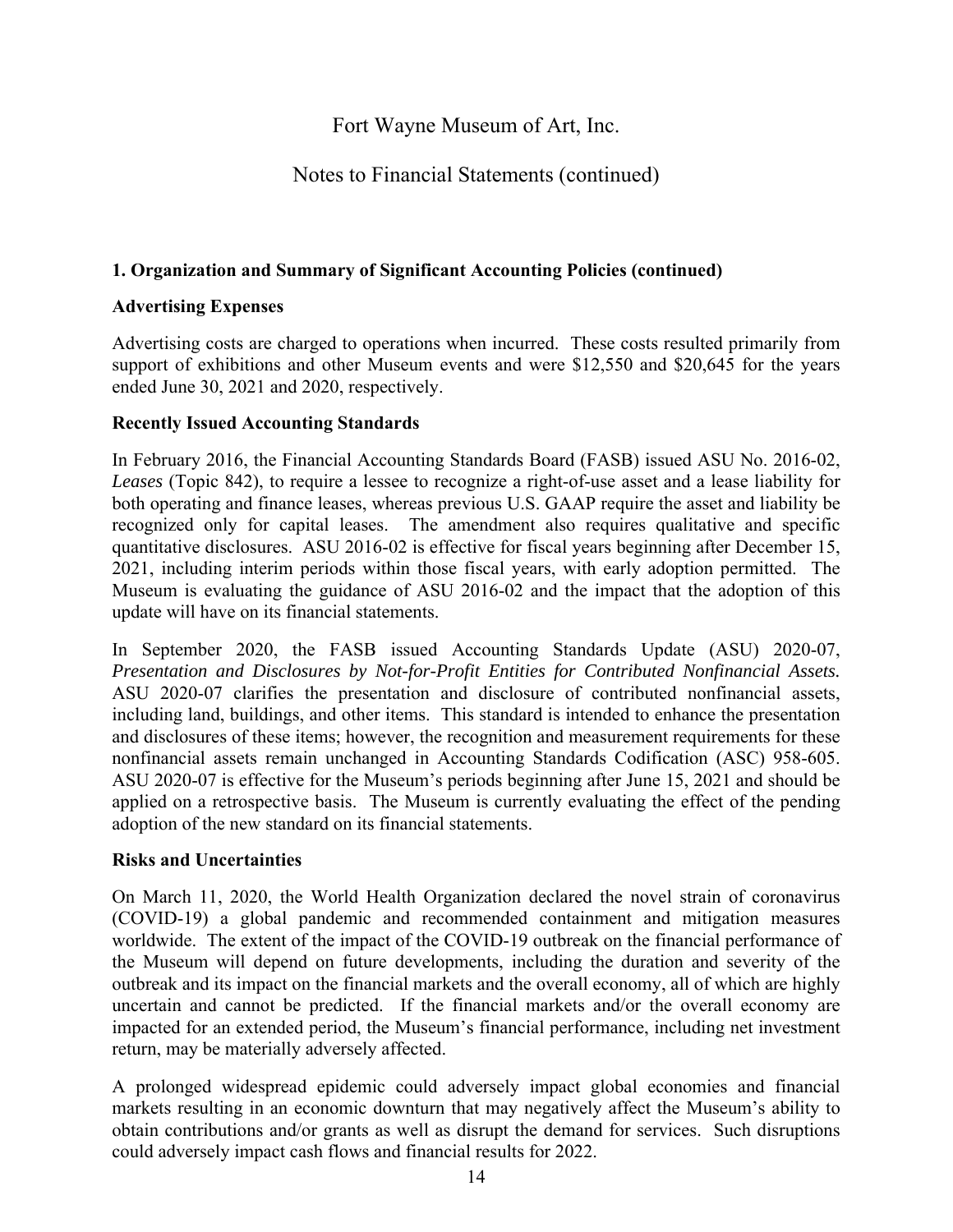## Notes to Financial Statements (continued)

#### **1. Organization and Summary of Significant Accounting Policies (continued)**

#### **Reclassifications**

Certain amounts for the year ended June 30, 2020 have been reclassified to conform with the presentation for the year ended June 30, 2021.

#### **2. Available Resources and Liquidity**

As of June 30, 2021 and 2020, the following table shows the total financial assets held by the Museum and the amounts of those financial assets could readily be made available within one year of the statement of financial position date to meet general expenditures:

|                                                                                        | <b>Year ended June 30</b> |               |  |
|----------------------------------------------------------------------------------------|---------------------------|---------------|--|
|                                                                                        | 2021                      | 2020          |  |
| Financial assets at year-end:                                                          |                           |               |  |
| Cash and cash equivalents                                                              | \$1,147,618               | 897,649<br>\$ |  |
| Certificates of deposit                                                                | 92,803                    | 92,438        |  |
| Accounts receivable                                                                    | 9,252                     | 24,021        |  |
| Pledges receivable                                                                     | 242,500                   | 185,000       |  |
| Investments                                                                            | 7,352,995                 | 6,443,981     |  |
| Beneficial interest in funds held by the Community                                     |                           |               |  |
| Foundation of Greater Fort Wayne Inc.                                                  | 260,890                   | 197,348       |  |
| Financial assets at year-end                                                           | 9,106,058                 | 7,840,437     |  |
| Less donor-imposed and board-designated<br>restrictions for endowment making financial |                           |               |  |
| assets unavailable for general expenditure                                             | (7,367,234)               | (6,115,231)   |  |
| Less donor-imposed restrictions for collections making                                 |                           |               |  |
| financial assets unavailable for general expenditure                                   | (17,694)                  | (390, 051)    |  |
| Less long-term portion of pledges receivable making                                    |                           |               |  |
| financial assets unavailable for general expenditure                                   | (25,000)                  | (55,000)      |  |
| Financial assets available to meet cash                                                |                           |               |  |
| needs for general expenditures within one year                                         | \$1,696,130               | \$1,280,155   |  |

The Museum manages its liquidity and reserves following three guiding principles: operating within a prudent range of financial soundness and stability, maintaining adequate liquid assets to fund near-term operating needs, and maintaining sufficient reserves to provide reasonable assurance that obligations will be discharged. As part of the Museum's liquidity management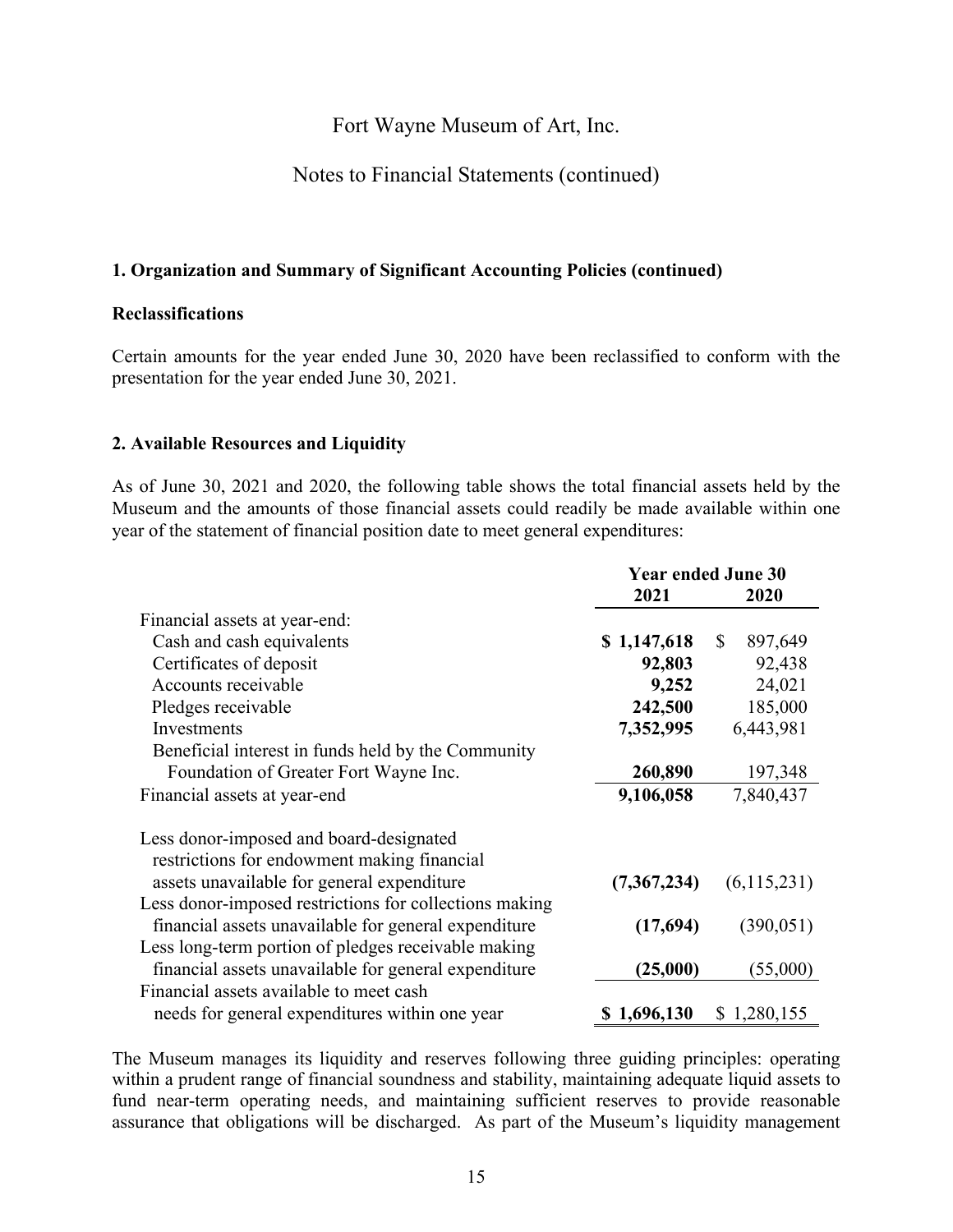## Notes to Financial Statements (continued)

#### **2. Available Resources and Liquidity (continued)**

plan, it has the policy to structure its financial assets to be available as general expenditures, liabilities, and other obligations become due. The Museum invests cash in excess of daily requirements in short-term investments, including savings and money market accounts, and certificates of deposit. In addition, the Board of Trustees designates portions of any operating surplus as collections and plant funds. These board-designated amounts could be made available if necessary.

The Museum's endowment is subject to an annual spending rate as described in *Note 6*. The annual distributions from the endowment are available for general operating expenditures. The Museum does not intend to spend from its board-designated endowment (other than amounts appropriated for general expenditure as part of its annual budget approval and appropriation); however, these amounts could be made available if necessary.

The Museum receives contributions each year from donors, which are available to help meet its cash needs for general expenditures.

The Museum also has a line of credit of \$250,000 available to meet short-term needs. See *Note 8* for information about this arrangement.

#### **3. Fair Value Measurements**

FASB ASC Topic 820 (ASC 820), *Fair Value Measurements and Disclosures*, establishes a framework for measuring fair value. That framework provides a fair value hierarchy that prioritizes the inputs to valuation techniques used to measure fair value. The hierarchy gives the highest priority to unadjusted quoted prices in active markets for identical assets or liabilities (Level 1 measurements) and the lowest priority to unobservable inputs (Level 3 measurements). The three levels of the fair value hierarchy under ASC 820 are described below:

- Level 1 Inputs to the valuation methodology are unadjusted quoted prices for identical assets or liabilities in active markets that the Museum has the ability to access.
- Level 2 Inputs to the valuation methodology include:
	- Quoted prices for similar assets or liabilities in active markets;
	- Quoted prices for identical or similar assets or liabilities in inactive markets;
	- Inputs other than quoted prices that are observable for the asset or liability;
	- Inputs that are derived principally from or corroborated by market data by correlation or other means.

 If the asset or liability has a specified (contractual) term, the Level 2 input must be observable for substantially the full term of the asset or liability.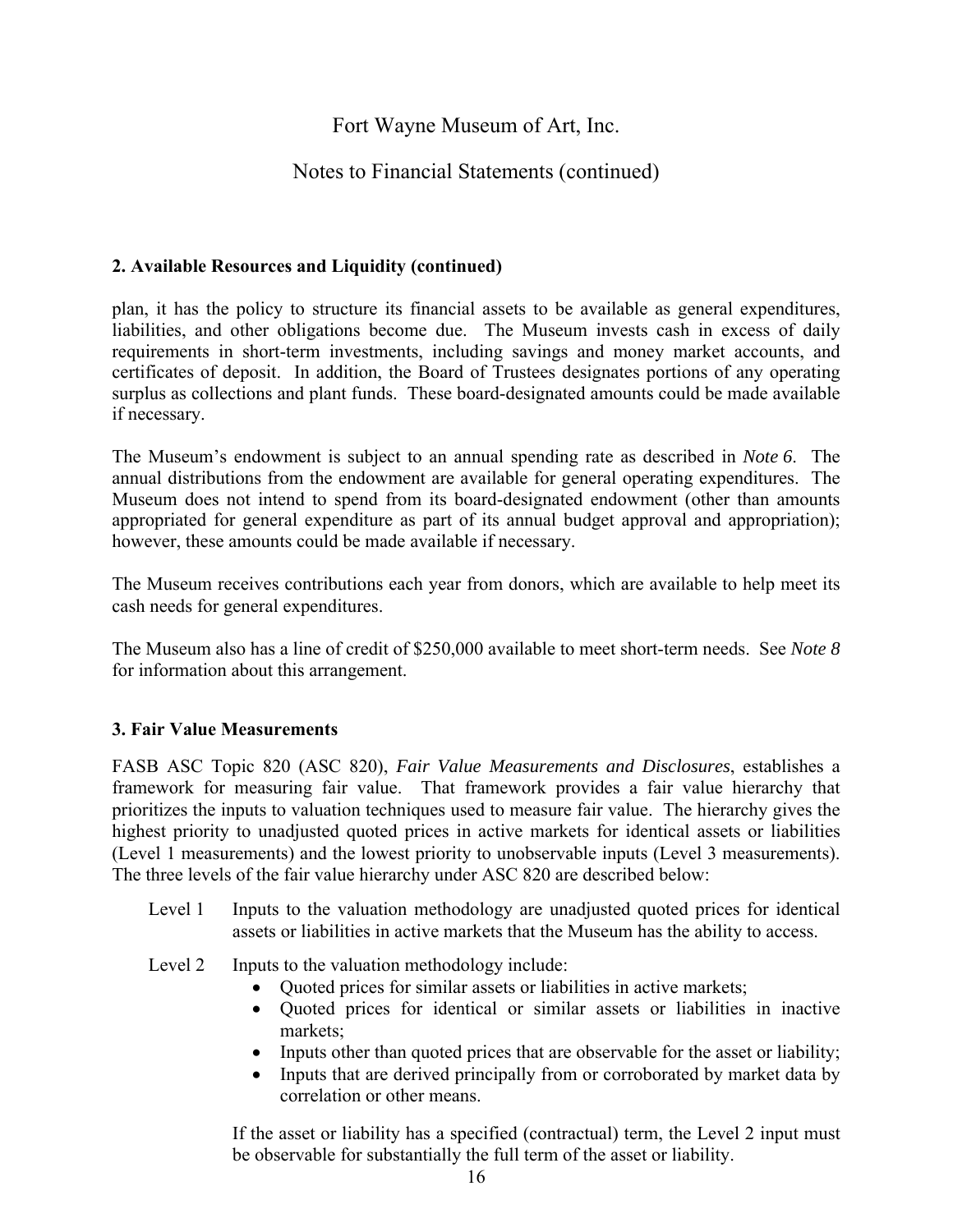## Notes to Financial Statements (continued)

#### **3. Fair Value Measurements (continued)**

Level 3 Inputs to the valuation methodology are unobservable and significant to the fair value measurement.

The asset's or liability's fair value measurement level within the fair value hierarchy is based on the lowest level of any input that is significant to the fair value measurement. Valuation techniques used need to maximize the use of observable inputs and minimize the use of unobservable inputs.

Following is a description of the valuation methodologies used for assets measured at fair value. There have been no changes in the methodologies used at June 30, 2021 and 2020.

*Cash and cash equivalents:* Money market funds are valued at quoted market prices in an exchange and active market, which represent the net asset value (NAV) of shares held by the Museum at year-end. Other cash equivalents are recorded at cost plus accrued interest (carrying value), which approximates fair value.

*Mutual funds*: Valued at the daily closing price as reported by the fund. Mutual funds held by the Museum are open-end mutual funds that are registered with the SEC. These funds are required to publish the daily NAV and to transact at the price. The mutual funds held by the Museum are deemed to be actively traded.

*Common stock:* Valued at the closing price reported on the active market on which the individual securities are traded.

*Exchange traded funds:* Exchange traded funds are open-end funds that can be bought and sold throughout the day on a stock exchange. The exchange traded funds held by the Museum are deemed to be actively traded and valued at the closing price reported on the stock exchange on which the individual securities are traded.

*Governmental agency securities and corporate bonds:* Valued using pricing models maximizing the use of observable inputs for similar securities.

*Beneficial interest in funds held by the Community Foundation of Greater Fort Wayne Inc.(Community Foundation):* Valued based upon the Museum's proportionate share of the Community Foundation's pooled investment portfolio, as reported by the Community Foundation at year-end.

The methods described above may produce a fair value calculation that may not be indicative of net realizable value or reflective of future fair values. Furthermore, while the Museum believes its valuation methods are appropriate and consistent with other market participants, the use of different methodologies or assumptions to determine the fair value of certain financial instruments could result in a different fair value measurement at the reporting date.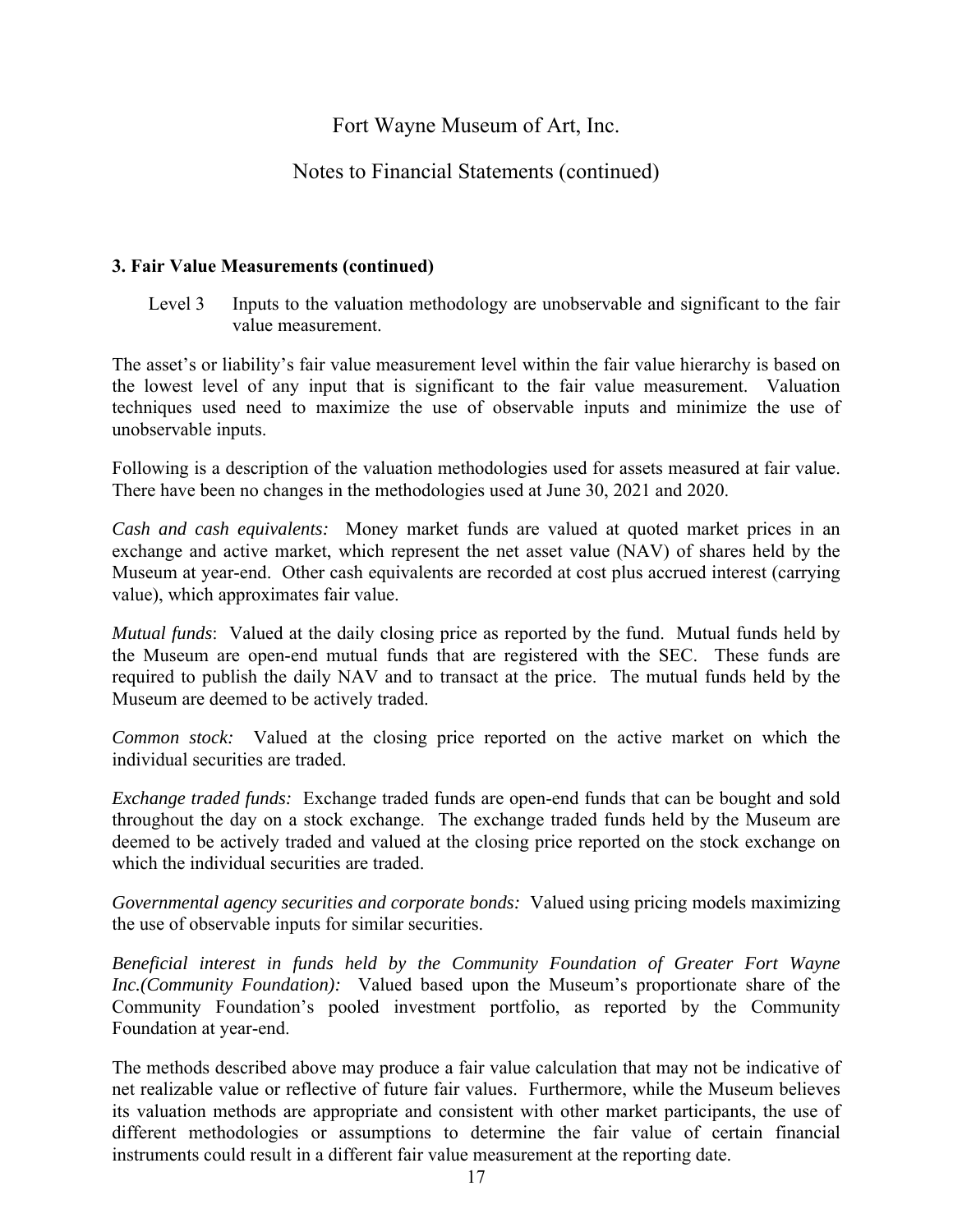## Notes to Financial Statements (continued)

#### **3. Fair Value Measurements (continued)**

The following table sets forth by level, within the fair value hierarchy, the Museum's investments at fair value as of June 30, 2021 and 2020:

|                              | <b>Investments at Fair Value as of June 30, 2021</b> |           |    |                |    |         |    |              |
|------------------------------|------------------------------------------------------|-----------|----|----------------|----|---------|----|--------------|
|                              | Level 1                                              |           |    | Level 2        |    | Level 3 |    | <b>Total</b> |
| <b>Common stock</b>          |                                                      |           |    |                |    |         |    |              |
| Consumer discretionary       | \$                                                   | 162,235   | \$ |                | \$ |         | \$ | 162,235      |
| Consumer staples             |                                                      | 106,886   |    |                |    |         |    | 106,886      |
| Energy                       |                                                      | 18,899    |    |                |    |         |    | 18,899       |
| Financial                    |                                                      | 197,005   |    |                |    |         |    | 197,005      |
| Health care                  |                                                      | 202,938   |    |                |    |         |    | 202,938      |
| Industrial                   |                                                      | 127,218   |    |                |    |         |    | 127,218      |
| Information technology       |                                                      | 464,384   |    |                |    |         |    | 464,384      |
| International                |                                                      | 154,970   |    |                |    |         |    | 154,970      |
| Materials                    |                                                      | 29,851    |    |                |    |         |    | 29,851       |
| Real estate                  |                                                      | 19,465    |    |                |    |         |    | 19,465       |
| Telecommunication services   |                                                      | 88,638    |    |                |    |         |    | 88,638       |
| <b>Utilities</b>             |                                                      | 23,383    |    | $\overline{a}$ |    |         |    | 23,383       |
|                              |                                                      | 1,595,872 |    | L,             |    |         |    | 1,595,872    |
| <b>Mutual funds</b>          |                                                      |           |    |                |    |         |    |              |
| Equity funds:                |                                                      |           |    |                |    |         |    |              |
| Mid-cap blend                |                                                      | 179,073   |    |                |    |         |    | 179,073      |
| Small blend                  |                                                      | 90,583    |    |                |    |         |    | 90,583       |
| Small growth                 |                                                      | 191,992   |    |                |    |         |    | 191,992      |
| Diversified emerging markets |                                                      | 280,932   |    |                |    |         |    | 280,932      |
| Foreign-large blend          |                                                      | 547,290   |    |                |    |         |    | 547,290      |
| Foreign-large growth         |                                                      | 148,130   |    |                |    |         |    | 148,130      |
| Foreign-small/mid cap blend  |                                                      | 28,922    |    |                |    |         |    | 28,922       |
| Fixed income funds:          |                                                      |           |    |                |    |         |    |              |
| Bank loan fund               |                                                      | 202,080   |    |                |    |         |    | 202,080      |
| Emerging markets bond        |                                                      | 185,604   |    |                |    |         |    | 185,604      |
| High-yield bond              |                                                      | 126,627   |    |                |    |         |    | 126,627      |
| Inflation-protected bond     |                                                      | 321,840   |    |                |    |         |    | 321,840      |
| Intermediate-term bond       |                                                      | 240,015   |    |                |    |         |    | 240,015      |
| Nontraditional bond          |                                                      | 367,124   |    |                |    |         |    | 367,124      |
| Short-term bond              |                                                      | 45,783    |    |                |    |         |    | 45,783       |
| US infrastructure bond       |                                                      | 87,908    |    |                |    |         |    | 87,908       |
| Alternative investment funds |                                                      | 79,315    |    |                |    |         |    | 79,315       |
|                              |                                                      | 3,123,218 |    | $\blacksquare$ |    |         |    | 3,123,218    |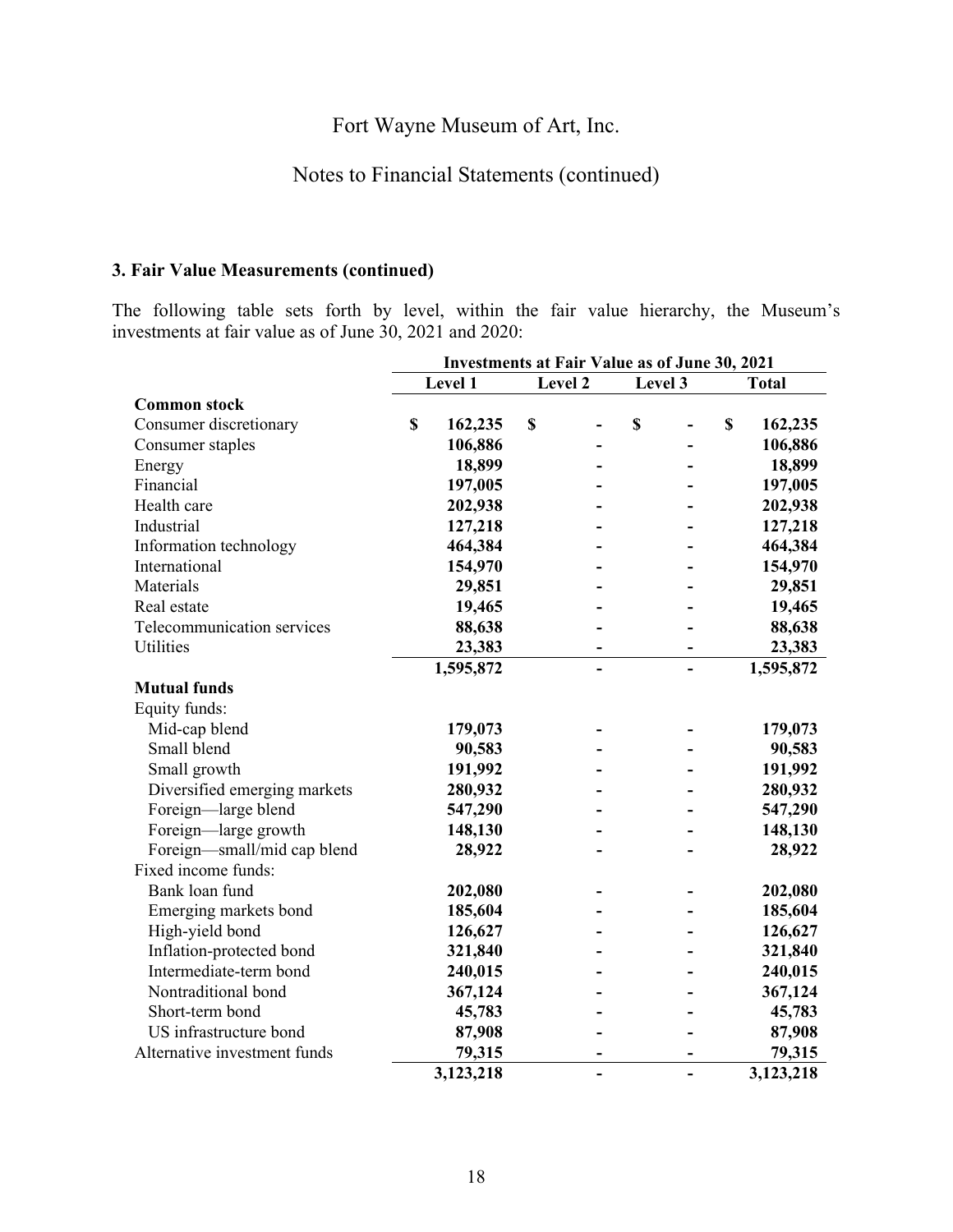# Notes to Financial Statements (continued)

## **3. Fair Value Measurements (continued)**

|                                                                                                                 |             |           |             |                          |    |         |             | Investments at Fair Value as of June 30, 2021 (continued) |
|-----------------------------------------------------------------------------------------------------------------|-------------|-----------|-------------|--------------------------|----|---------|-------------|-----------------------------------------------------------|
|                                                                                                                 |             | Level 1   |             | Level 2                  |    | Level 3 |             | <b>Total</b>                                              |
| <b>Exchange traded funds</b>                                                                                    |             |           |             |                          |    |         |             |                                                           |
| Equity funds:                                                                                                   |             |           |             |                          |    |         |             |                                                           |
| Large blend                                                                                                     | $\mathbb S$ | 512,974   | $\mathbf S$ |                          | \$ |         | $\mathbf S$ | 512,974                                                   |
| Large growth                                                                                                    |             | 10,390    |             |                          |    |         |             | 10,390                                                    |
| Large value                                                                                                     |             | 10,280    |             |                          |    |         |             | 10,280                                                    |
| Mid-cap blend                                                                                                   |             | 195,814   |             |                          |    |         |             | 195,814                                                   |
| Mid-cap growth                                                                                                  |             | 183,239   |             |                          |    |         |             | 183,239                                                   |
| Mid-cap value                                                                                                   |             | 136,214   |             |                          |    |         |             | 136,214                                                   |
| Small blend                                                                                                     |             | 162,939   |             |                          |    |         |             | 162,939                                                   |
| Small growth                                                                                                    |             | 2,898     |             |                          |    |         |             | 2,898                                                     |
| Small value                                                                                                     |             | 45,745    |             |                          |    |         |             | 45,745                                                    |
| Energy                                                                                                          |             | 124,719   |             |                          |    |         |             | 124,719                                                   |
| Diversified emerging markets                                                                                    |             | 67,008    |             |                          |    |         |             | 67,008                                                    |
| Foreign-large blend                                                                                             |             | 167,342   |             |                          |    |         |             | 167,342                                                   |
| Real estate                                                                                                     |             | 134,135   |             |                          |    |         |             | 134,135                                                   |
| Industry sectors                                                                                                |             | 70,185    |             |                          |    |         |             | 70,185                                                    |
| Fixed income funds:                                                                                             |             |           |             |                          |    |         |             |                                                           |
| Intermediate-term bond                                                                                          |             | 195,863   |             | $\overline{\phantom{a}}$ |    |         |             | 195,863                                                   |
|                                                                                                                 |             | 2,019,745 |             |                          |    |         |             | 2,019,745                                                 |
| <b>Corporate bonds</b>                                                                                          |             |           | 391,502     |                          |    |         |             | 391,502                                                   |
| <b>Governmental agency securities</b>                                                                           |             |           | 222,658     |                          |    |         |             | 222,658                                                   |
| Total investments at fair value                                                                                 |             | 6,738,835 | 614,160     |                          |    |         |             | 7,352,995                                                 |
| <b>Beneficial interest in funds held</b><br>by the Community<br><b>Foundation of Greater Fort</b><br>Wayne Inc. |             |           | 260,890     |                          |    |         |             | 260,890                                                   |
|                                                                                                                 |             |           |             |                          |    |         |             |                                                           |
| Cash and cash equivalents-<br>held for investment for                                                           |             |           |             |                          |    |         |             |                                                           |
| endowment and collections                                                                                       |             | 82,387    |             |                          |    |         |             | 82,387                                                    |
|                                                                                                                 | \$          | 6,821,222 | \$875,050   |                          | \$ |         | \$          | 7,696,272                                                 |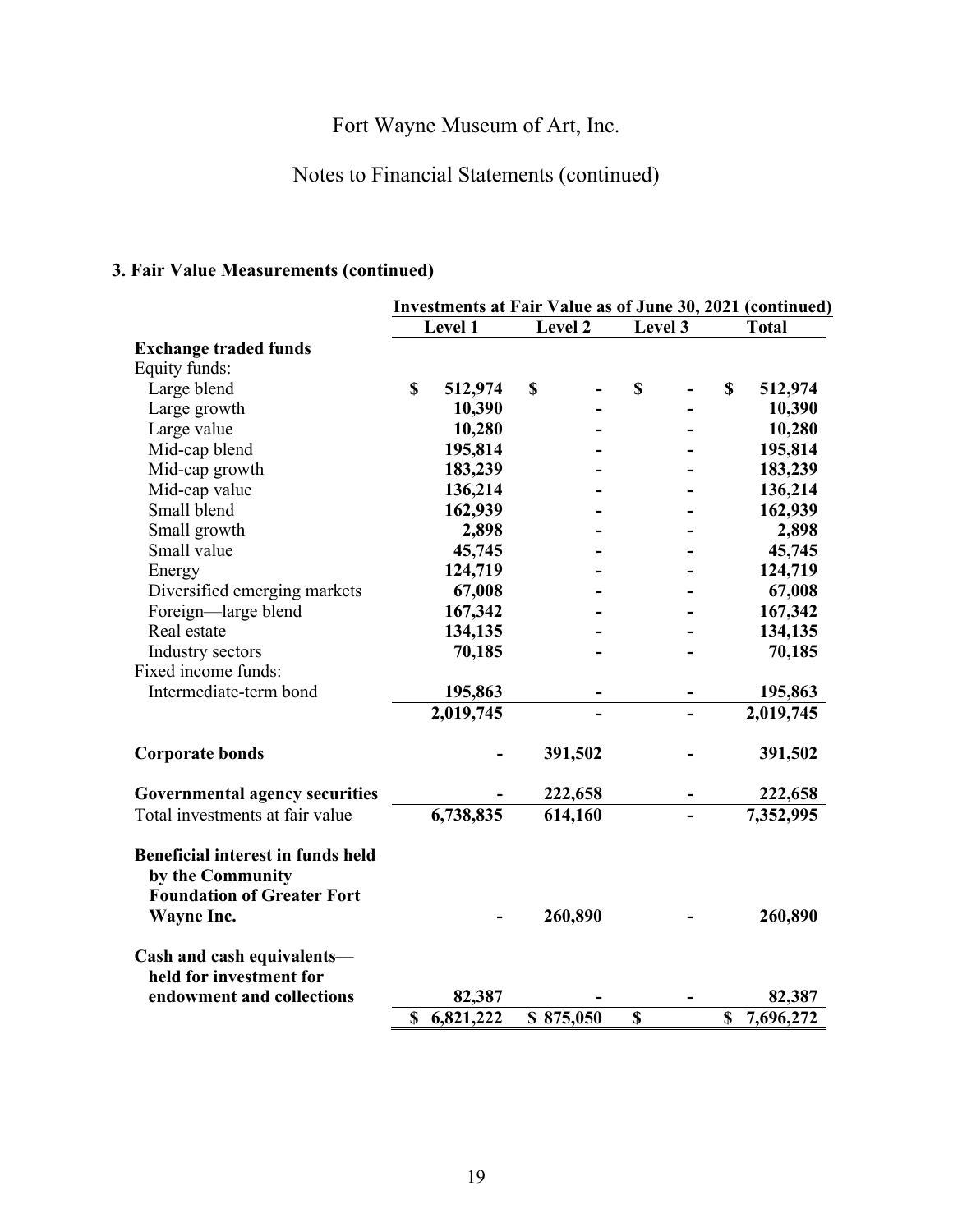# Notes to Financial Statements (continued)

## **3. Fair Value Measurements (continued)**

|                              | <b>Investments at Fair Value as of June 30, 2020</b> |           |         |                |         |                |              |              |
|------------------------------|------------------------------------------------------|-----------|---------|----------------|---------|----------------|--------------|--------------|
|                              |                                                      | Level 1   | Level 2 |                | Level 3 |                |              | <b>Total</b> |
| <b>Common stock</b>          |                                                      |           |         |                |         |                |              |              |
| Consumer discretionary       | \$                                                   | 195,152   | \$      |                | \$      |                | $\mathbb{S}$ | 195,152      |
| Consumer staples             |                                                      | 120,789   |         |                |         |                |              | 120,789      |
| Energy                       |                                                      | 14,551    |         |                |         |                |              | 14,551       |
| Financial                    |                                                      | 191,527   |         |                |         |                |              | 191,527      |
| Health care                  |                                                      | 192,661   |         |                |         |                |              | 192,661      |
| Industrial                   |                                                      | 154,534   |         |                |         |                |              | 154,534      |
| Information technology       |                                                      | 546,840   |         |                |         |                |              | 546,840      |
| International                |                                                      | 153,655   |         |                |         |                |              | 153,655      |
| Materials                    |                                                      | 24,077    |         |                |         |                |              | 24,077       |
| Real estate                  |                                                      | 17,448    |         |                |         |                |              | 17,448       |
| Telecommunication services   |                                                      | 102,972   |         |                |         |                |              | 102,972      |
| <b>Utilities</b>             |                                                      | 27,271    |         |                |         |                |              | 27,271       |
|                              |                                                      | 1,741,477 |         | $\overline{a}$ |         |                |              | 1,741,477    |
| <b>Mutual funds</b>          |                                                      |           |         |                |         |                |              |              |
| Equity funds:                |                                                      |           |         |                |         |                |              |              |
| Large growth                 |                                                      | 130,613   |         |                |         |                |              | 130,613      |
| Mid-cap growth               |                                                      | 129,228   |         |                |         |                |              | 129,228      |
| Mid-cap value                |                                                      | 107,740   |         |                |         |                |              | 107,740      |
| Small blend                  |                                                      | 42,457    |         |                |         |                |              | 42,457       |
| Small growth                 |                                                      | 120,388   |         |                |         |                |              | 120,388      |
| Diversified emerging markets |                                                      | 204,129   |         |                |         |                |              | 204,129      |
| Foreign-large blend          |                                                      | 379,357   |         |                |         |                |              | 379,357      |
| Foreign-large growth         |                                                      | 119,917   |         |                |         |                |              | 119,917      |
| Foreign-small/mid cap blend  |                                                      | 17,973    |         |                |         |                |              | 17,973       |
| Fixed income funds:          |                                                      |           |         |                |         |                |              |              |
| Bank loan fund               |                                                      | 56,838    |         |                |         |                |              | 56,838       |
| Emerging markets bond        |                                                      | 118,052   |         |                |         |                |              | 118,052      |
| High-yield bond              |                                                      | 83,074    |         |                |         |                |              | 83,074       |
| Inflation-protected bond     |                                                      | 29,038    |         |                |         |                |              | 29,038       |
| Intermediate-term bond       |                                                      | 890,568   |         |                |         |                |              | 890,568      |
| Nontraditional bond          |                                                      | 73,742    |         |                |         |                |              | 73,742       |
| Short-term bond              |                                                      | 95,519    |         |                |         |                |              | 95,519       |
| US infrastructure bond       |                                                      | 78,651    |         |                |         |                |              | 78,651       |
| World bond                   |                                                      | 121,972   |         |                |         |                |              | 121,972      |
| Alternative investment funds |                                                      | 145,938   |         |                |         |                |              | 145,938      |
|                              |                                                      | 2,945,194 |         | $\overline{a}$ |         | $\overline{a}$ |              | 2,945,194    |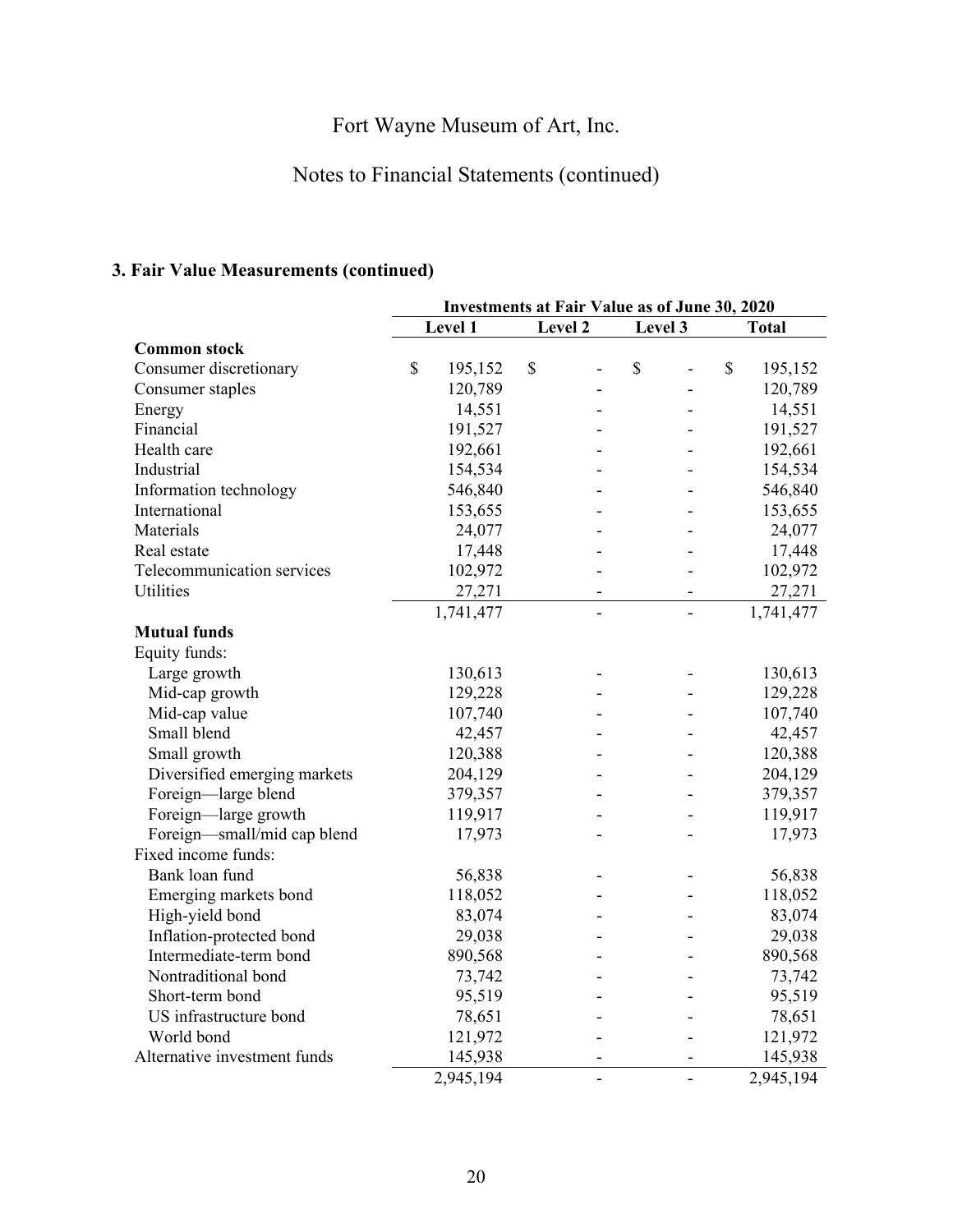# Notes to Financial Statements (continued)

## **3. Fair Value Measurements (continued)**

| Investments at Fair Value as of June 30, 2020 (continued)                                         |    |                    |              |                          |         |  |              |              |
|---------------------------------------------------------------------------------------------------|----|--------------------|--------------|--------------------------|---------|--|--------------|--------------|
|                                                                                                   |    | Level 1<br>Level 2 |              |                          | Level 3 |  |              | <b>Total</b> |
| <b>Exchange traded funds</b>                                                                      |    |                    |              |                          |         |  |              |              |
| Equity funds:                                                                                     |    |                    |              |                          |         |  |              |              |
| Large blend                                                                                       | \$ | 304,030            | $\mathbb{S}$ |                          | \$      |  | $\mathbb{S}$ | 304,030      |
| Large growth                                                                                      |    | 21,562             |              |                          |         |  |              | 21,562       |
| Large value                                                                                       |    | 10,868             |              |                          |         |  |              | 10,868       |
| Mid-cap growth                                                                                    |    | 141,914            |              |                          |         |  |              | 141,914      |
| Mid-cap value                                                                                     |    | 96,617             |              |                          |         |  |              | 96,617       |
| Small blend                                                                                       |    | 26,488             |              |                          |         |  |              | 26,488       |
| Small growth                                                                                      |    | 11,976             |              |                          |         |  |              | 11,976       |
| Small value                                                                                       |    | 34,475             |              |                          |         |  |              | 34,475       |
| Diversified emerging markets                                                                      |    | 33,881             |              |                          |         |  |              | 33,881       |
| Foreign-large blend                                                                               |    | 138,781            |              |                          |         |  |              | 138,781      |
| Real estate                                                                                       |    | 186,693            |              |                          |         |  |              | 186,693      |
| Industry sectors                                                                                  |    | 104,549            |              |                          |         |  |              | 104,549      |
| Fixed income funds:                                                                               |    |                    |              |                          |         |  |              |              |
| Intermediate-term bond                                                                            |    | 48,155             |              |                          |         |  |              | 48,155       |
|                                                                                                   |    | 1,159,989          |              | $\overline{\phantom{0}}$ |         |  |              | 1,159,989    |
| <b>Corporate bonds</b>                                                                            |    |                    | 297,616      |                          |         |  |              | 297,616      |
| <b>Governmental agency securities</b>                                                             |    |                    | 299,705      |                          |         |  |              | 299,705      |
| Total investments at fair value                                                                   |    | 5,846,660          | 597,321      |                          |         |  |              | 6,443,981    |
| <b>Beneficial interest in funds held</b><br>by the Community<br><b>Foundation of Greater Fort</b> |    |                    |              |                          |         |  |              |              |
| Wayne Inc.                                                                                        |    |                    | 197,348      |                          |         |  |              | 197,348      |
| Cash and cash equivalents-<br>held for investment for                                             |    |                    |              |                          |         |  |              |              |
| endowment and collections                                                                         |    | 171,505            |              |                          |         |  |              | 171,505      |
|                                                                                                   | \$ | 6,018,165          | \$794,669    |                          | \$      |  | \$           | 6,812,834    |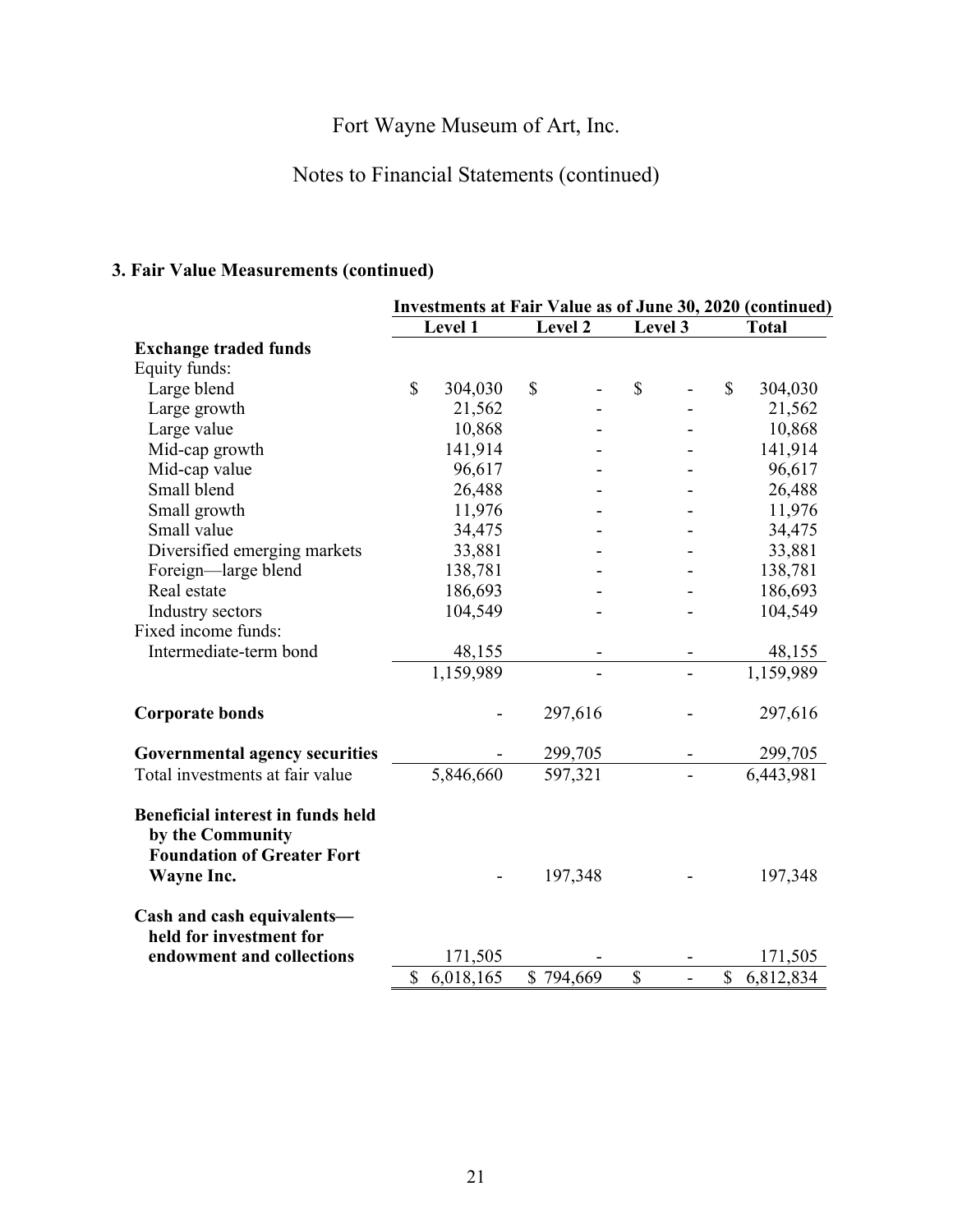### Notes to Financial Statements (continued)

### **4. Beneficial Interest in Funds Held by the Community Foundation of Greater Fort Wayne Inc.**

The beneficial interest in the funds held and invested by the Community Foundation are the result of an agreement whereby the Museum has transferred assets to the Community Foundation and benefits from those assets. The Museum is allocated their funds' proportionate share of the Community Foundation's funds' investment return on an annual basis. The Museum may draw up to a percentage of the value of the funds each year (4% for the years ended June 30, 2021 and 2020), subject to certain conditions and limitations, but may only obtain a return of the full value of the funds upon consent of the Community Foundation. The Museum's beneficial interest in these funds is included in investments.

Additionally, donors have also contributed funds to the Community Foundation for the benefit of the Museum. At June 30, 2021 and 2020, the fair market value of the funds was \$66,918 and \$49,999, respectively. The Museum is precluded from recognizing these assets in the Museum's statements of financial position because of the explicitly granted variance power held by the Community Foundation. Accordingly, the Museum only recognizes its annual grants by the Community Foundation from these funds.

#### **5. Net Investment Return**

The composition of net investment return recognized in the statements of activities and changes in net assets are as follows:

|                                           | <b>Year ended June 30</b> |             |              |            |  |
|-------------------------------------------|---------------------------|-------------|--------------|------------|--|
|                                           |                           | 2021        |              | 2020       |  |
| Investment income:                        |                           |             |              |            |  |
| Interest and dividends                    | S                         | 212,847     | $\mathbb{S}$ | 228,104    |  |
| Net realized gain on investments          |                           | 546,558     |              | 222,485    |  |
| Net unrealized gain (loss) on investments |                           | 943,232     |              | (166, 977) |  |
|                                           |                           | 1,702,637   |              | 283,612    |  |
| Less investment fees and expenses         |                           | (71, 721)   |              | (71, 629)  |  |
| Net investment return                     |                           | \$1,630,916 |              | 211,983    |  |

#### **6. Endowment Funds**

ASC 958, *Not-for-Profit Entities*, required certain net asset classification changes for institutional endowment funds under the Uniform Prudent Management of Institutional Funds Act (UPMIFA). Effective July 1, 2007, the Indiana General Assembly adopted UPMIFA.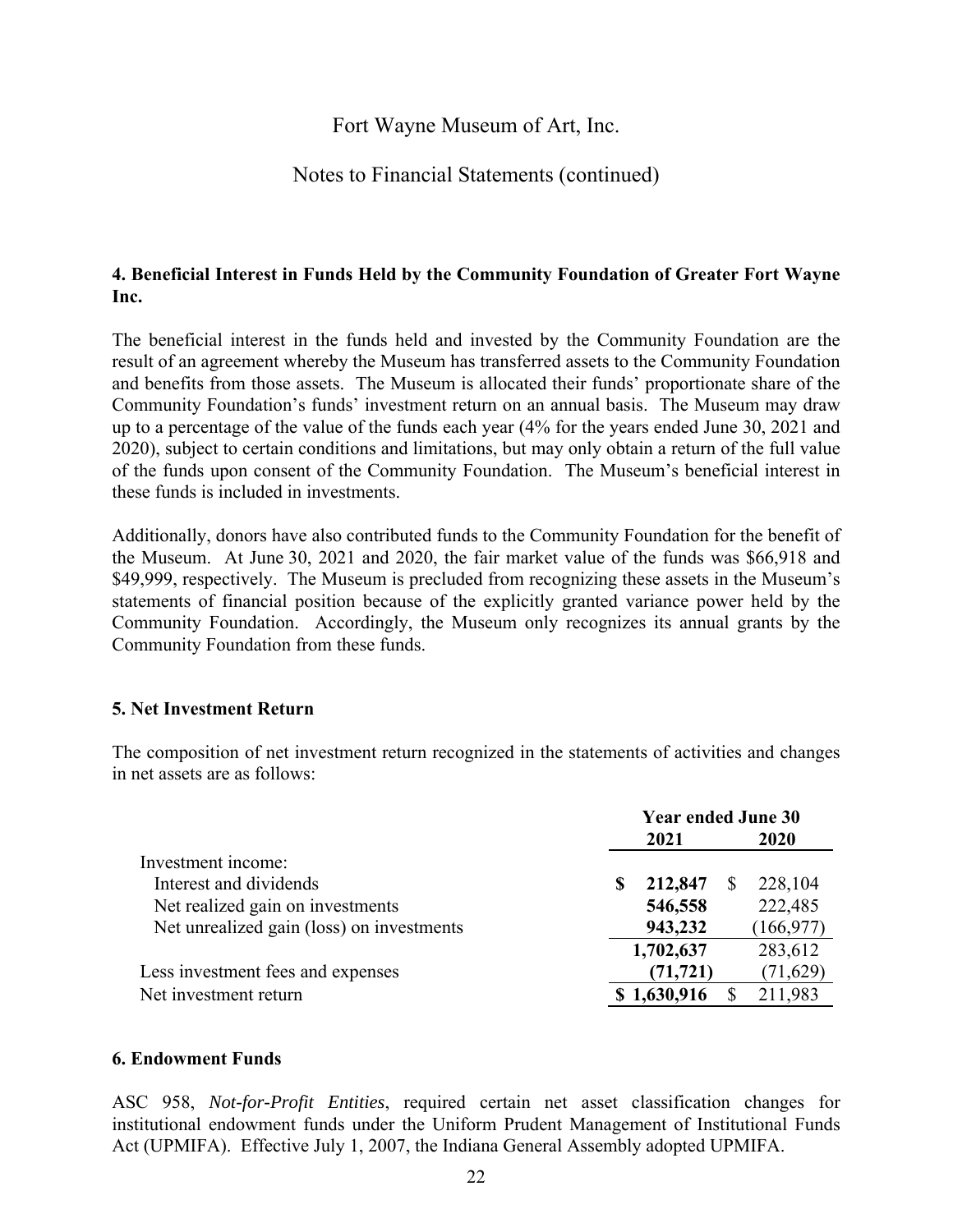### Notes to Financial Statements (continued)

#### **6. Endowment Funds (continued)**

The Board of Directors of the Museum has interpreted the Indiana UPMIFA as requiring the preservation of the fair value of the original gift as of the date of the donor-restricted endowment funds, unless there are explicit donor stipulations to the contrary. As a result of this interpretation, the Museum retains in perpetuity (a) the original value of initial and subsequent gift amounts (including promises to give net of discount and allowance for doubtful accounts) donated to the Endowment and (b) any accumulations to the endowment made in accordance with the direction of the applicable donor gift instrument at the time the accumulation is added. Donor-restricted amounts not retained in perpetuity are subject to appropriation for expenditure in a manner consistent with the standard of prudence prescribed by UPMIFA. The Museum considers the following factors in making a determination to appropriate or accumulate donorrestricted endowment funds:

- The duration and preservation of the fund.
- The purposes of the Museum and the donor-restricted endowment fund.
- General economic conditions.
- The possible effect of inflation and deflation.
- The expected total return from income and the appreciation (depreciation) of investments.
- Other resources of the Museum.
- The investment policies of the Museum.

Endowment net asset composition by type of fund as of June 30, 2021 is as follows:

|                                                                                                    | Without<br>Donor<br><b>Restrictions</b> |           |    | <b>With Donor</b><br><b>Restrictions</b> | <b>Total</b> |           |  |
|----------------------------------------------------------------------------------------------------|-----------------------------------------|-----------|----|------------------------------------------|--------------|-----------|--|
| Donor-restricted endowment funds:<br>Any activity of the Museum<br>Acquisition and conservation of | \$                                      |           | \$ | 3,263,595                                | \$           | 3,263,595 |  |
| works on paper                                                                                     |                                         |           |    | 162,848                                  |              | 162,848   |  |
|                                                                                                    |                                         |           |    | 3,426,443                                |              | 3,426,443 |  |
| Board-designated                                                                                   |                                         |           |    |                                          |              |           |  |
| endowment funds:                                                                                   |                                         |           |    |                                          |              |           |  |
| Funds held by the                                                                                  |                                         |           |    |                                          |              |           |  |
| Community Foundation of                                                                            |                                         |           |    |                                          |              |           |  |
| Greater Fort Wayne Inc.                                                                            |                                         | 260,890   |    |                                          |              | 260,890   |  |
| Other investments                                                                                  |                                         | 3,679,901 |    |                                          |              | 3,679,901 |  |
|                                                                                                    |                                         | 3,940,791 |    |                                          |              | 3,940,791 |  |
| Total funds                                                                                        | S                                       | 3,940,791 | S  | 3,426,443                                | \$           | 7,367,234 |  |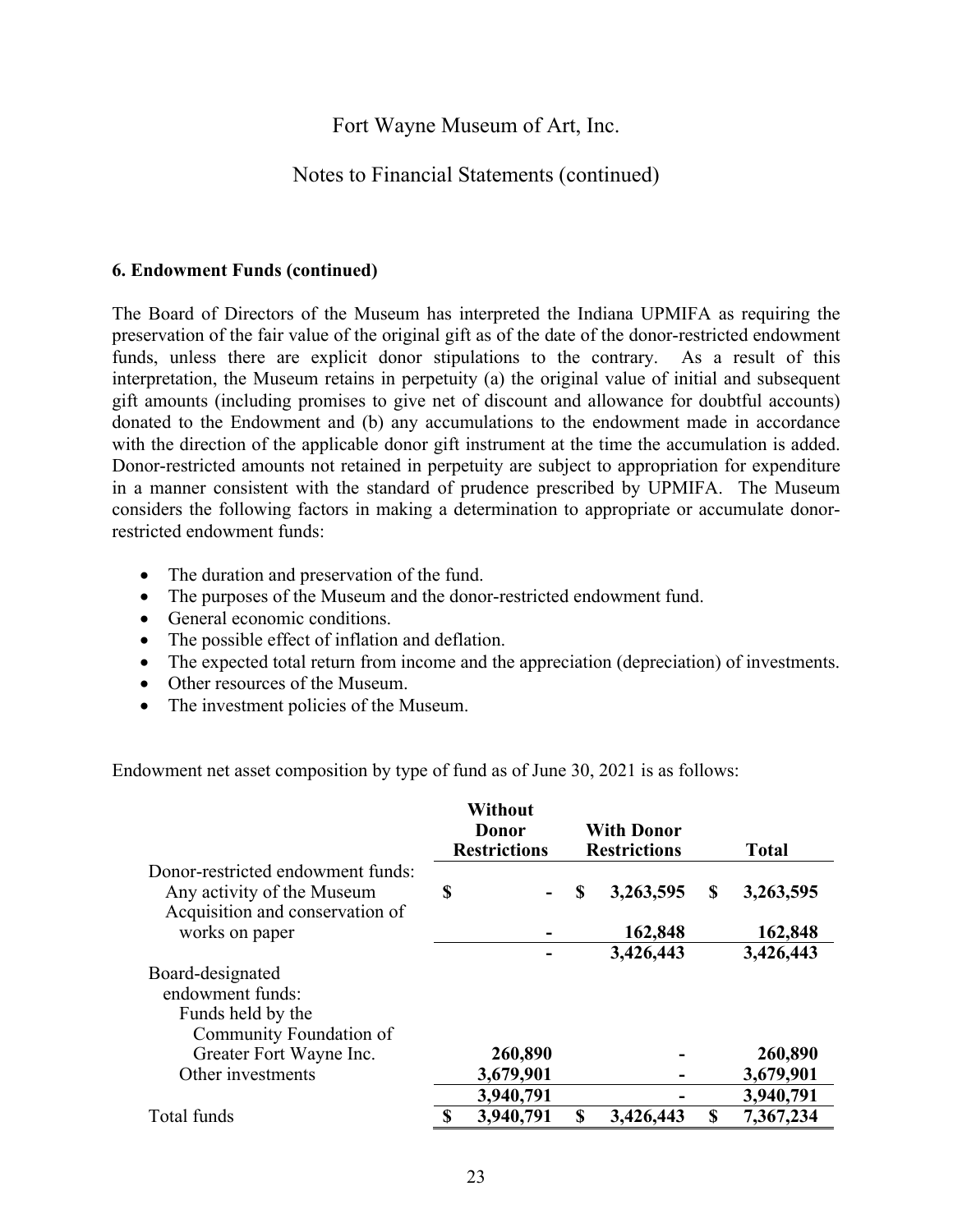# Notes to Financial Statements (continued)

## **6. Endowment Funds (continued)**

Changes in endowment net assets for the year ended June 30, 2021 is as follows:

|                                                                                                   | <b>Without</b><br>Donor |                     |    | <b>With Donor</b>   |    |              |
|---------------------------------------------------------------------------------------------------|-------------------------|---------------------|----|---------------------|----|--------------|
| Endowment net assets at beginning                                                                 |                         | <b>Restrictions</b> |    | <b>Restrictions</b> |    | <b>Total</b> |
| of year                                                                                           | \$                      | 2,730,065           | \$ | 3,385,166           | \$ | 6,115,231    |
| Net investment return                                                                             |                         | 1,518,869           |    | 32,277              |    | 1,551,146    |
| Other changes:                                                                                    |                         |                     |    |                     |    |              |
| Contribution to endowment                                                                         |                         |                     |    | 9,000               |    | 9,000        |
| Distribution of endowment funds<br>for operations and collections<br>Distribution from funds held |                         | (299, 084)          |    |                     |    | (299, 084)   |
| by the Community Foundation                                                                       |                         |                     |    |                     |    |              |
| of Greater Fort Wayne Inc.                                                                        |                         | (9,059)             |    |                     |    | (9,059)      |
|                                                                                                   |                         | (308, 143)          |    | 9,000               |    | (299, 143)   |
| Endowment net assets at end of year                                                               | S,                      | 3,940,791           | S  | 3,426,443           | S  | 7,367,234    |

Endowment net asset composition by type of fund as of June 30, 2020 is as follows:

|                                                                                                    | <b>Without</b><br>Donor<br><b>Restrictions</b> | <b>With Donor</b><br><b>Restrictions</b> | <b>Total</b>    |
|----------------------------------------------------------------------------------------------------|------------------------------------------------|------------------------------------------|-----------------|
| Donor-restricted endowment funds:<br>Any activity of the Museum<br>Acquisition and conservation of | \$                                             | \$<br>3,263,595                          | \$<br>3,263,595 |
| works on paper                                                                                     |                                                | 121,571                                  | 121,571         |
|                                                                                                    |                                                | 3,385,166                                | 3,385,166       |
| Board-designated<br>endowment funds:<br>Funds held by the<br>Community Foundation of               |                                                |                                          |                 |
| Greater Fort Wayne Inc.                                                                            | 197,348                                        |                                          | 197,348         |
| Other investments                                                                                  | 2,532,717                                      |                                          | 2,532,717       |
|                                                                                                    | 2,730,065                                      |                                          | 2,730,065       |
| Total funds                                                                                        | 2,730,065                                      | 3,385,166                                | \$<br>6,115,231 |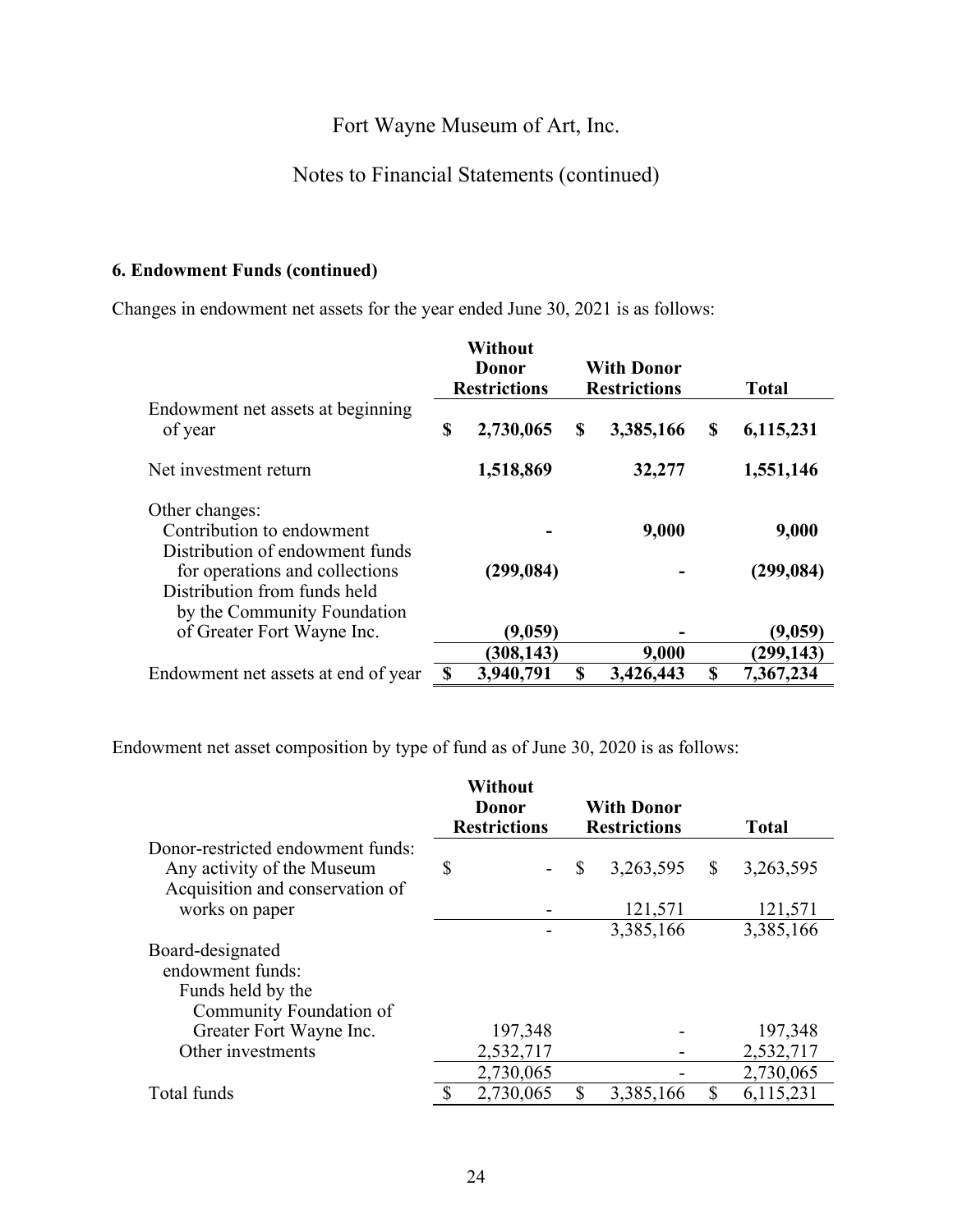## Notes to Financial Statements (continued)

#### **6. Endowment Funds (continued)**

Changes in endowment net assets for the year ended June 30, 2020 is as follows:

|                                                                                                                                                    | <b>Without</b><br>Donor<br><b>Restrictions</b> | <b>With Donor</b><br><b>Restrictions</b> |    | <b>Total</b> |
|----------------------------------------------------------------------------------------------------------------------------------------------------|------------------------------------------------|------------------------------------------|----|--------------|
| Endowment net assets at beginning<br>of year                                                                                                       | \$<br>2,866,341                                | \$<br>3,399,021                          | \$ | 6,265,362    |
| Net investment return                                                                                                                              | 158,559                                        | 4,145                                    |    | 162,704      |
| Other changes:<br>Distribution of endowment funds<br>for operations and collections<br>Distribution from funds held<br>by the Community Foundation | (286, 186)                                     | (18,000)                                 |    | (304, 186)   |
| of Greater Fort Wayne Inc.                                                                                                                         | (8,649)                                        |                                          |    | (8,649)      |
|                                                                                                                                                    | (294, 835)                                     | (18,000)                                 |    | (312, 835)   |
| Endowment net assets at end of year                                                                                                                | 2,730,065                                      | 3,385,166                                | S  | 6,115,231    |

From time to time, certain donor-restricted endowment funds may have fair values less than the amount required to be maintained by donors or by law (underwater endowments). The Museum has interpreted UPMIFA to permit spending from underwater endowments in accordance with prudent measures required under law. At June 30, 2021 and 2020, there were no deficiencies in donor-restricted endowment funds.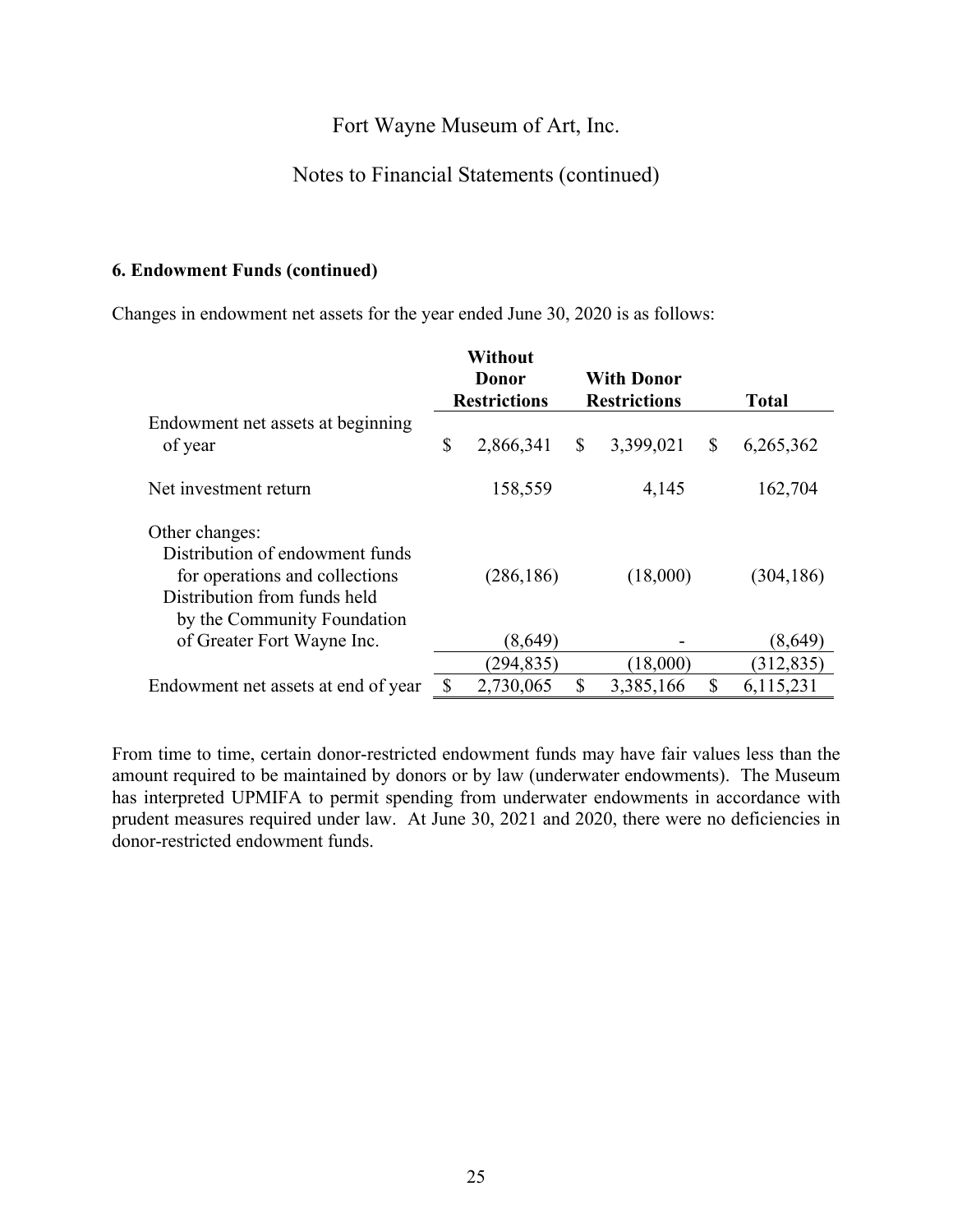## Notes to Financial Statements (continued)

#### **6. Endowment Funds (continued)**

#### **Investment and Spending Policies**

The Museum has adopted investment and spending policies for the endowment that attempt to provide a predictable stream of funding for operations while seeking to maintain the purchasing power of the endowment assets. Over time, long-term rates of return should be equal to an amount sufficient to maintain the purchasing power of the endowment assets, to provide the necessary capital to fund the spending policy, and to cover the costs of managing the endowment investments. To satisfy this long-term rate-of-return objective, the investment portfolio is structured on a total-return approach through which investment returns are achieved through both capital appreciation (realized and unrealized) and current yield (interest and dividends). A significant portion of the funds are invested to seek growth of principal over time while assuming a moderate level of investment risk.

The Museum's Board of Trustees has approved a distribution (payout) policy whereby a predetermined amount of investment income is designated to fund current operations. This annual distribution policy is calculated as a percentage of the average market value of endowment investments at the end of each of the three preceding calendar years. The annual distribution percentage for investments other than those held by the Community Foundation was 5 percent for the years ended June 30, 2021 and 2020 and will be 5 percent for the year ended June 30, 2021. It is the Board of Trustee's intention to continue to periodically review the annual distribution percentage. In establishing this policy, the Museum considered the long-term expected return on the endowment and set the rate with the objective of maintaining the purchasing power of the endowment over time. During the years ended June 30, 2021 and 2020, the annual distribution was \$299,084 and \$286,186, respectively.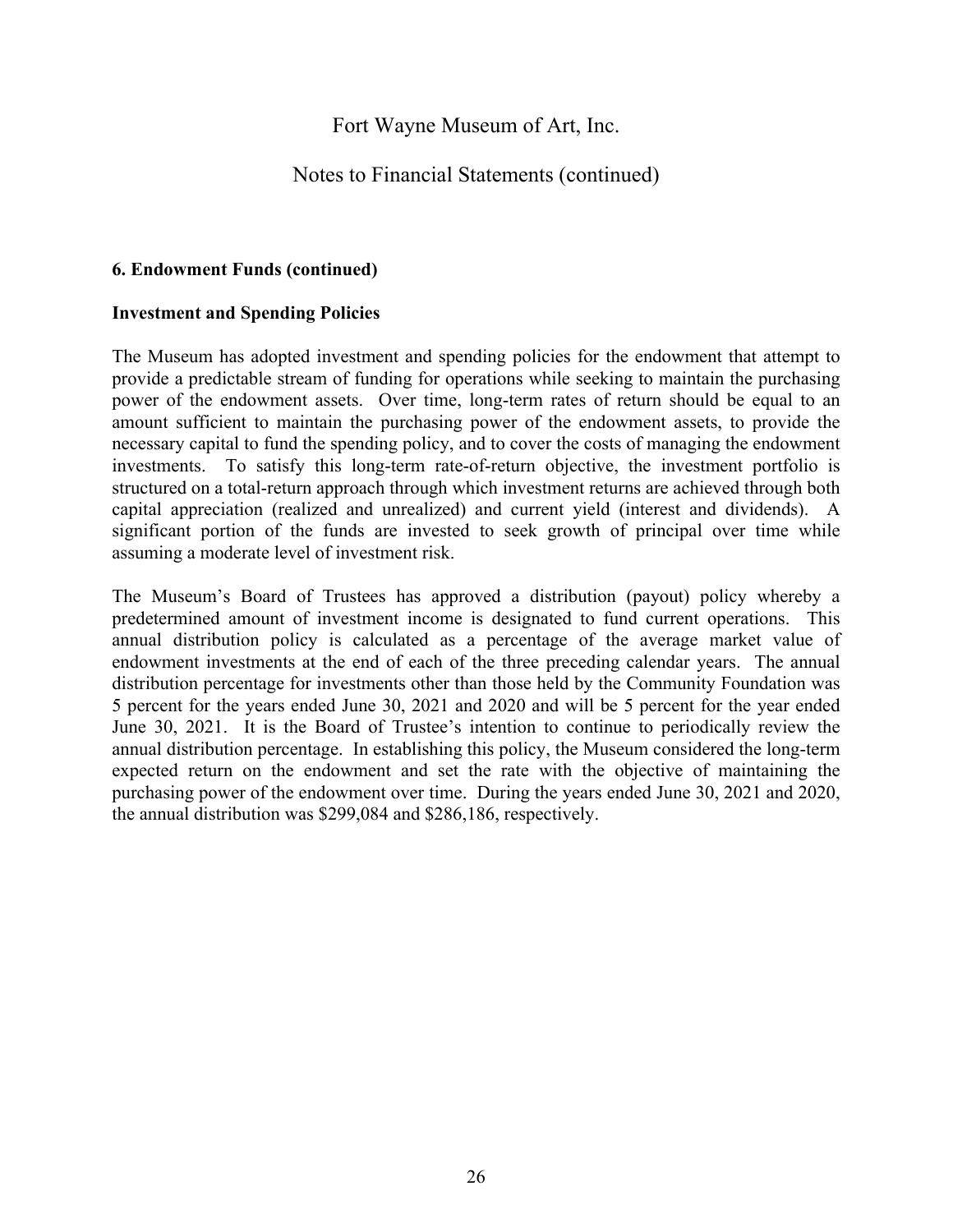# Notes to Financial Statements (continued)

## **7. Net Assets**

Net assets with donor restrictions are restricted for the following purposes or periods.

|                                                     | June 30     |             |          |             |  |
|-----------------------------------------------------|-------------|-------------|----------|-------------|--|
|                                                     |             | 2021        |          | 2020        |  |
| Subject to expenditure for specific purpose:        |             |             |          |             |  |
| June E. Enoch Collection fund                       | $\mathbf S$ |             | <b>S</b> | 374,791     |  |
| Plant fund                                          |             | 31,315      |          | 10,688      |  |
| Art collections—other                               |             | 17,694      |          | 15,260      |  |
|                                                     |             | 49,009      |          | 400,739     |  |
| Subject to the passage of time:                     |             |             |          |             |  |
| Assets held                                         |             | 191,500     |          | 194,000     |  |
| Promises to give that are not restricted by donors, |             |             |          |             |  |
| but which are unavailable for expenditure until due |             | 242,500     |          | 185,000     |  |
|                                                     |             | 434,000     |          | 379,000     |  |
| Endowments:                                         |             |             |          |             |  |
| Subject to appropriation and expenditure when       |             |             |          |             |  |
| a specified event occurs-                           |             |             |          |             |  |
| Restricted by donors for the acquisition            |             |             |          |             |  |
| and conservation of works on paper                  |             | 50,531      |          | 18,254      |  |
| Subject to the Museum endowment spending policy     |             |             |          |             |  |
| and appropriation:                                  |             |             |          |             |  |
| Acquisition and conservation of works on paper      |             | 112,317     |          | 103,317     |  |
| Any activity of the Museum                          |             | 3,263,595   |          | 3,263,595   |  |
| Total endowments                                    |             | 3,426,443   |          | 3,385,166   |  |
| Total net assets with donor restrictions            |             | \$3,909,452 |          | \$4,164,905 |  |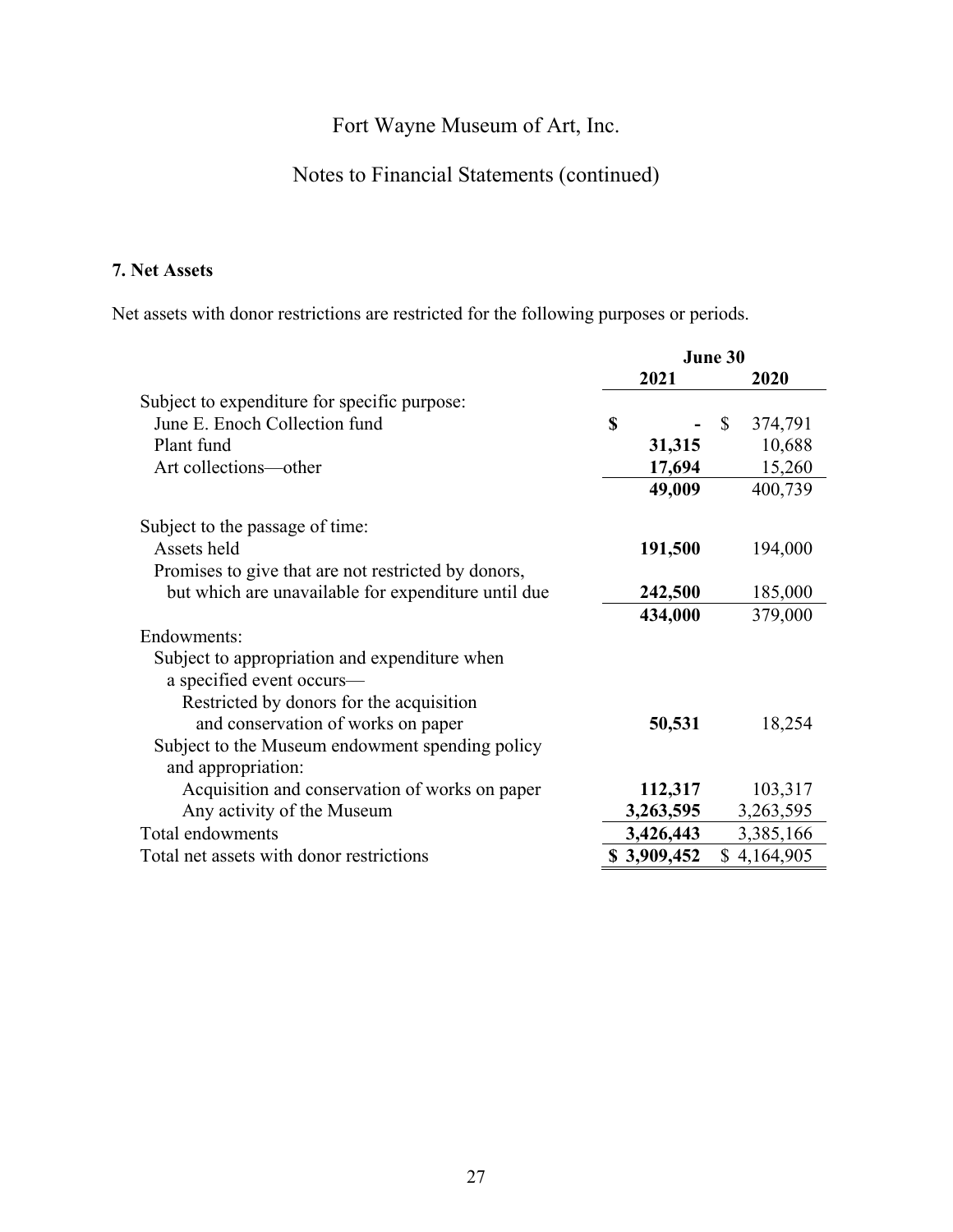## Notes to Financial Statements (continued)

#### **7. Net Assets (continued)**

Net assets were released from donor restrictions by incurring expenses satisfying the restricted purpose or by occurrence of the passage of time or other events specified by the donors as follows:

|                                                               |   | <b>Year ended June 30</b><br>2020 |         |  |
|---------------------------------------------------------------|---|-----------------------------------|---------|--|
| Expiration of time restrictions                               | S | 284,000<br>\$                     | 345,000 |  |
| Satisfaction of purpose restrictions:<br>Used for operations: |   |                                   |         |  |
| Art collections                                               |   | 157,735                           | 208,376 |  |
| Building and equipment                                        |   | 44,367                            | 17,183  |  |
|                                                               |   | 202,102                           | 225,559 |  |
| Art collection items purchased                                |   | 323,756                           | 165,587 |  |
| Net assets released from donor restrictions                   | ¢ | 809,858                           | 736,146 |  |

#### **8. Debt Arrangements**

Pursuant to a revolving line of credit arrangement with a bank, the Museum may borrow up to \$250,000 subject to certain terms and conditions. The line of credit arrangement is unsecured, due on demand, and expires on November 1, 2021. The line of credit bears interest at the prime rate as published in the Wall Street Journal (3.25 percent at June 30, 2021), and is payable monthly. At June 30, 2021 and 2020, there were no borrowings pursuant to the Museum's line of credit arrangement.

#### **9. Employee Retirement Plan**

Museum employees participate in the Fort Wayne Museum of Art, Inc. 403(b) Savings Plan (Plan). The Plan is a Section 403(b) plan that covers substantially all employees of the Museum. The Museum contributes a matching contribution of 50 percent of employee contributions, up to 3 percent or 4 percent of eligible employee compensation, depending on years of service. The Museum's matching contribution to the Plan was \$15,351 and \$14,819 for the years ended June 30, 2021 and 2020, respectively.